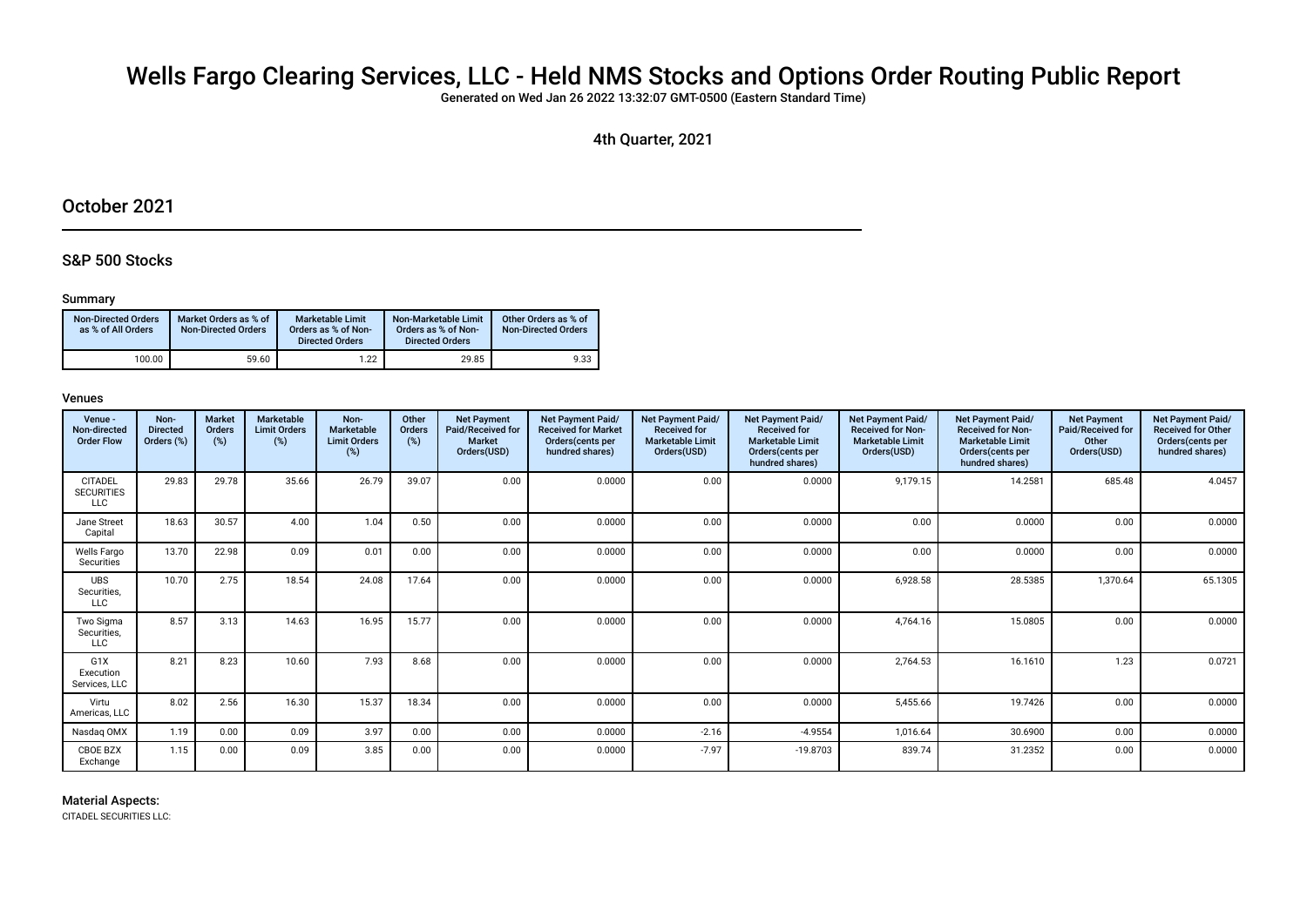This year to provides payments to the Firm for executed non-marketable limit orders. These payments for non-marketable orders do not negatively impact the execution price on customer orders. The Firm does not receive rebat where the Firm serves as discretionary investment advisor.

The Firm and this venue do not have any arrangements:

A. that provide incentives to the Firm for meeting or exceeding certain volume thresholds;

B. that provide disincentives to the Firm for failing to meet certain minimum volume thresholds;

C. for volume-based tiered payment schedules; or

D. for minimum amount of orders.

Remuneration is \$0.0020 per share for non-marketable limit orders priced above \$1.

Wells Fargo Securities:

Wells Fargo Clearing Services, LLC (the "Firm") and Wells Fargo Securities, LLC (WFS) are registered broker/dealers and are both indirect, wholly-owned subsidiaries of Wells Fargo & Company. The Firm sends orders to WFS in either principal or agent. WFS may receive compensation in the form of rebates from certain market venues for orders routed by the Firm to WFS. WFS may have a profit or loss when executing orders as principal. The Firm doe **WFS.** 

The Firm and WFS do not have any arrangements:

A. that provide incentives to the Firm for meeting or exceeding certain volume thresholds;

B. that provide disincentives to the Firm for failing to meet certain minimum volume thresholds;

C. for volume-based tiered payment schedules; or

D. for minimum amount of orders.

UBS Securities, LLC:

Wells Fargo Clearing Services, LLC (the "Firm") does not accept rebates, credits or payments on market or marketable orders from this broker-dealer.

This venue provides payments to the Firm for executed non-marketable limit orders. These payments for non-marketable orders do not peratively impact the execution price on customer orders. The Firm does not receive rebates where the Firm serves as discretionary investment advisor.

The Firm and this venue do not have any arrangements:

A. that provide incentives to the Firm for meeting or exceeding certain volume thresholds;

B. that provide disincentives to the Firm for failing to meet certain minimum volume thresholds;

C. for volume-based tiered payment schedules; or

D. for minimum amount of orders.

Remuneration is \$0.0020 per share for non-marketable limit orders priced above \$1.

Two Sigma Securities, LLC:

Two Sigma Securities, LLC:

Wells Fargo Clearing Services, LLC (the "Firm") does not accept rebates, credits or payments on market or marketable orders from this broker-dealer.

This venue provides payments to the Firm for executed non-marketable limit orders. These payments for non-marketable orders do not peratively impact the execution price on customer orders. The Firm does not receive rebates where the Firm serves as discretionary investment advisor.

The Firm and this venue do not have any arrangements:

A. that provide incentives to the Firm for meeting or exceeding certain volume thresholds;

B. that provide disincentives to the Firm for failing to meet certain minimum volume thresholds;

C. for volume-based tiered payment schedules; or

D. for minimum amount of orders.

Remuneration is \$0.0020 per share for non-marketable limit orders priced above \$1.

G1X Execution Services, LLC:

Wells Fargo Clearing Services, LLC (the "Firm") does not accept rebates, credits or payments on market or marketable orders from this broker-dealer.

This venue provides payments to the Firm for executed non-marketable limit orders. These payments for non-marketable orders do not negatively impact the execution price on customer orders. The Firm does not receive rebates where the Firm serves as discretionary investment advisor.

The Firm and this venue do not have any arrangements:

A. that provide incentives to the Firm for meeting or exceeding certain volume thresholds;

B. that provide disincentives to the Firm for failing to meet certain minimum volume thresholds;

C. for volume-based tiered payment schedules; or

D. for minimum amount of orders.

Remuneration is \$0.0020 per share for non-marketable limit orders priced above \$1

Virtu Americas, LLC:

Wells Fargo Clearing Services, LLC (the "Firm") does not accept rebates, credits or payments on market or marketable orders from this broker-dealer.

This venue provides payments to the Firm for executed non-marketable limit orders. These payments for non-marketable orders do not peratively impact the execution price on customer orders. The Firm does not receive rebates where the Firm serves as discretionary investment advisor.

The Firm and this venue do not have any arrangements:

A. that provide incentives to the Firm for meeting or exceeding certain volume thresholds;

B. that provide disincentives to the Firm for failing to meet certain minimum volume thresholds;

C. for volume-based tiered payment schedules; or

D. for minimum amount of orders.

Remuneration is \$0.0020 per share for non-marketable limit orders priced above \$1.

Nasdag OMX<sup>:</sup>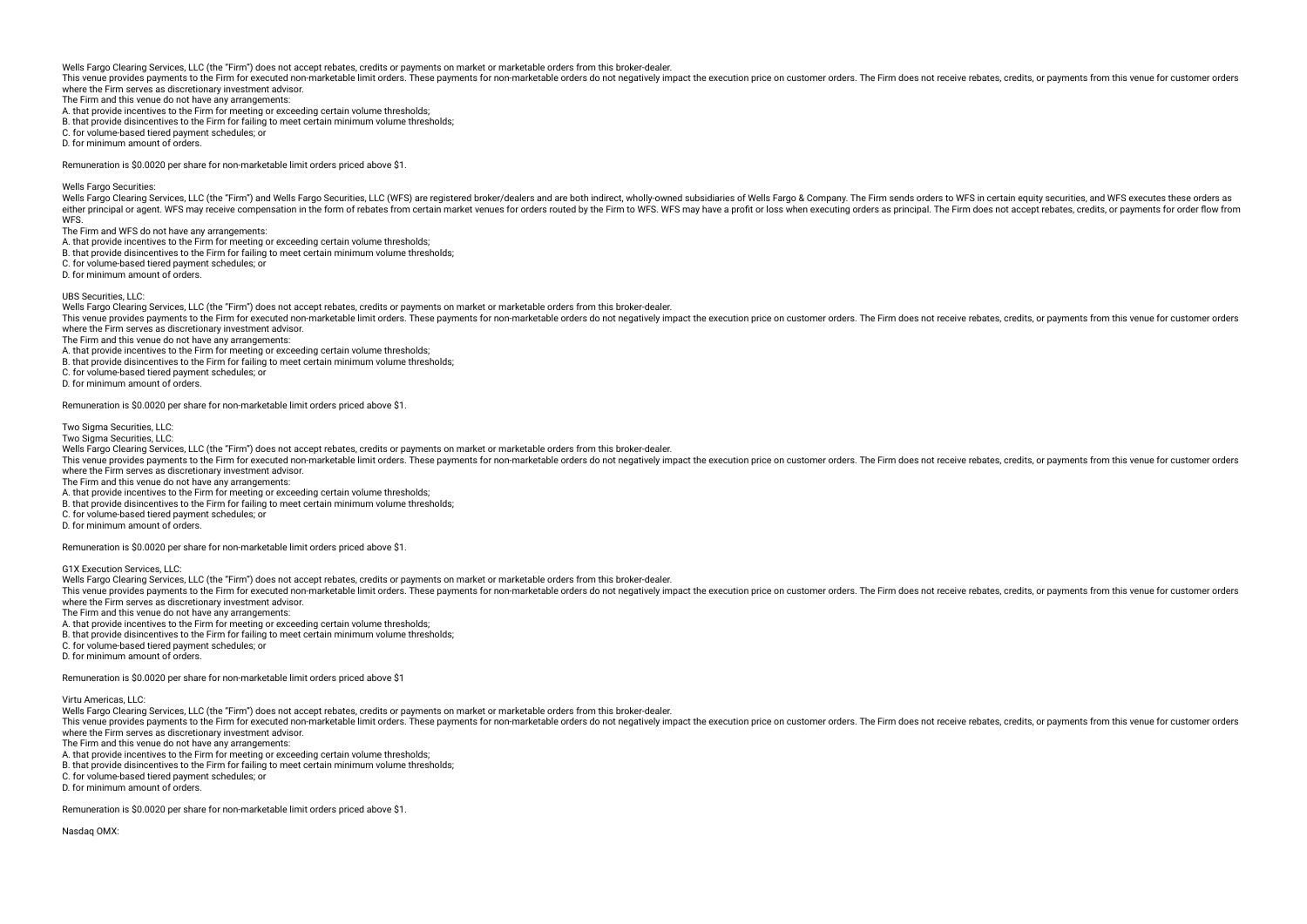Wells Fargo Clearing Services, LLC receives rebate payments from this exchange for executed orders that provide liquidity based upon standard exchange terms and rates. These rebate smay be greater than fees paid. Some orde sponsored retail liquidity programs.

CBOE BZX Exchange:<br>Wells Fargo Clearing Services, LLC receives rebate payments from this exchange for executed orders that provide liquidity based upon standard exchange terms and rates. These rebates may be greater than f sponsored retail liquidity program.

**Contract Contract** -------------

# October 2021

# Non-S&P 500 Stocks

### Summary

| <b>Non-Directed Orders</b><br>as % of All Orders | Market Orders as % of<br><b>Non-Directed Orders</b> | <b>Marketable Limit</b><br>Orders as % of Non-<br><b>Directed Orders</b> | Non-Marketable Limit<br>Orders as % of Non-<br><b>Directed Orders</b> | Other Orders as % of<br><b>Non-Directed Orders</b> |
|--------------------------------------------------|-----------------------------------------------------|--------------------------------------------------------------------------|-----------------------------------------------------------------------|----------------------------------------------------|
| 100.00                                           | 46.99                                               | 3.08                                                                     | 43.33                                                                 | 6.60                                               |

# Venues

| Venue -<br>Non-directed<br><b>Order Flow</b>      | Non-<br><b>Directed</b><br>Orders (%) | <b>Market</b><br>Orders<br>(%) | Marketable<br><b>Limit Orders</b><br>$(\%)$ | Non-<br>Marketable<br><b>Limit Orders</b><br>(%) | Other<br><b>Orders</b><br>(%) | <b>Net Payment</b><br>Paid/Received for<br><b>Market</b><br>Orders(USD) | <b>Net Payment Paid/</b><br><b>Received for Market</b><br>Orders(cents per<br>hundred shares) | Net Payment Paid/<br><b>Received for</b><br><b>Marketable Limit</b><br>Orders(USD) | Net Payment Paid/<br><b>Received for</b><br><b>Marketable Limit</b><br>Orders(cents per<br>hundred shares) | <b>Net Payment Paid/</b><br><b>Received for Non-</b><br><b>Marketable Limit</b><br>Orders(USD) | <b>Net Payment Paid/</b><br><b>Received for Non-</b><br><b>Marketable Limit</b><br>Orders(cents per<br>hundred shares) | <b>Net Payment</b><br>Paid/Received for<br>Other<br>Orders(USD) | Net Payment Paid/<br><b>Received for Other</b><br>Orders(cents per<br>hundred shares) |
|---------------------------------------------------|---------------------------------------|--------------------------------|---------------------------------------------|--------------------------------------------------|-------------------------------|-------------------------------------------------------------------------|-----------------------------------------------------------------------------------------------|------------------------------------------------------------------------------------|------------------------------------------------------------------------------------------------------------|------------------------------------------------------------------------------------------------|------------------------------------------------------------------------------------------------------------------------|-----------------------------------------------------------------|---------------------------------------------------------------------------------------|
| <b>CITADEL</b><br><b>SECURITIES</b><br><b>LLC</b> | 26.32                                 | 23.79                          | 33.80                                       | 26.72                                            | 38.18                         | 0.00                                                                    | 0.0000                                                                                        | 0.00                                                                               | 0.0000                                                                                                     | 36,538.43                                                                                      | 12.9163                                                                                                                | 3,497.34                                                        | 4.1893                                                                                |
| Wells Fargo<br>Securities                         | 17.03                                 | 36.23                          | 0.04                                        | 0.01                                             | 0.00                          | 0.00                                                                    | 0.0000                                                                                        | 0.00                                                                               | 0.0000                                                                                                     | 0.00                                                                                           | 0.0000                                                                                                                 | 0.00                                                            | 0.0000                                                                                |
| <b>UBS</b><br>Securities,<br><b>LLC</b>           | 14.86                                 | 4.80                           | 22.79                                       | 24.62                                            | 18.79                         | 0.00                                                                    | 0.0000                                                                                        | 0.00                                                                               | 0.0000                                                                                                     | 30.212.12                                                                                      | 25.0307                                                                                                                | 5,345.17                                                        | 61.1986                                                                               |
| Jane Street<br>Capital                            | 11.50                                 | 23.35                          | 3.52                                        | 0.92                                             | 0.28                          | 0.00                                                                    | 0.0000                                                                                        | 0.00                                                                               | 0.0000                                                                                                     | 0.00                                                                                           | 0.0000                                                                                                                 | 0.00                                                            | 0.0000                                                                                |
| Virtu<br>Americas, LLC                            | 10.59                                 | 2.69                           | 18.56                                       | 17.25                                            | 19.37                         | 0.00                                                                    | 0.0000                                                                                        | 0.00                                                                               | 0.0000                                                                                                     | 22,650.46                                                                                      | 16.2091                                                                                                                | 2.60                                                            | 0.0164                                                                                |
| Two Sigma<br>Securities,<br><b>LLC</b>            | 9.92                                  | 2.61                           | 12.54                                       | 16.78                                            | 15.80                         | 0.00                                                                    | 0.0000                                                                                        | 0.52                                                                               | 0.0004                                                                                                     | 20,087.59                                                                                      | 15.7061                                                                                                                | 0.00                                                            | 0.0000                                                                                |
| G1X<br>Execution<br>Services, LLC                 | 7.26                                  | 6.53                           | 8.60                                        | 7.91                                             | 7.59                          | 0.00                                                                    | 0.0000                                                                                        | 0.00                                                                               | 0.0000                                                                                                     | 12,985.76                                                                                      | 18.7169                                                                                                                | 36.96                                                           | 0.2787                                                                                |
| Nasdaq OMX                                        | 1.26                                  | 0.00                           | 0.08                                        | 2.90                                             | 0.00                          | 0.00                                                                    | 0.0000                                                                                        | $-44.93$                                                                           | $-21.2940$                                                                                                 | 3,530.19                                                                                       | 29.7936                                                                                                                | 0.00                                                            | 0.0000                                                                                |
| <b>CBOE BZX</b><br>Exchange                       | 1.26                                  | 0.00                           | 0.05                                        | 2.90                                             | 0.00                          | 0.00                                                                    | 0.0000                                                                                        | $-15.54$                                                                           | $-9.9650$                                                                                                  | 3,049.33                                                                                       | 29.8194                                                                                                                | 0.00                                                            | 0.0000                                                                                |
| <b>GTS</b><br><b>SECURITIES</b><br><b>LLC</b>     | 0.00                                  | 0.00                           | 0.00                                        | 0.00                                             | 0.00                          | 0.00                                                                    | 0.0000                                                                                        | 0.00                                                                               | 0.0000                                                                                                     | 0.00                                                                                           | 0.0000                                                                                                                 | 0.00                                                            | 0.0000                                                                                |

### Material Aspects:

CITADEL SECURITIES LLC: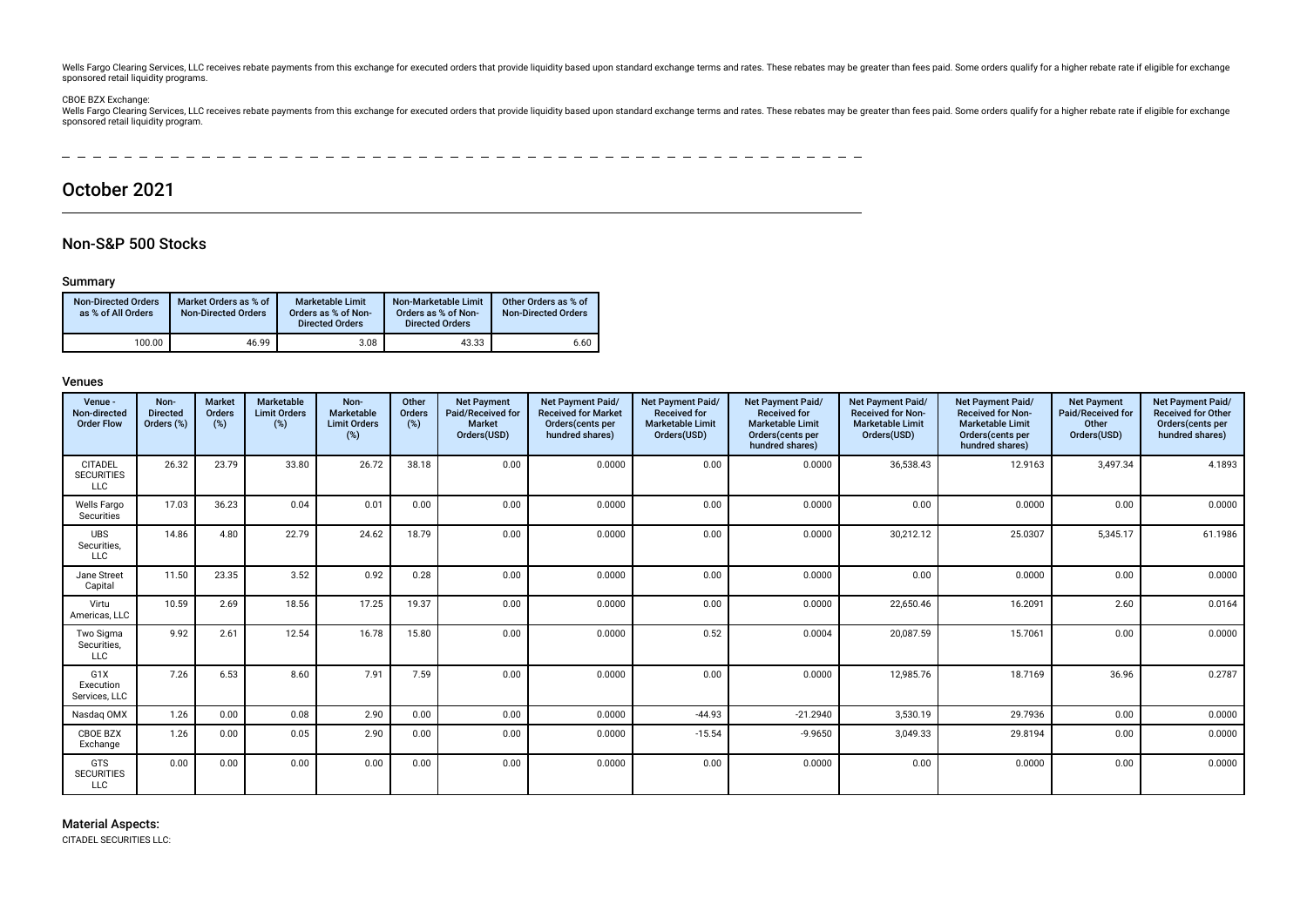This year to provides payments to the Firm for executed non-marketable limit orders. These payments for non-marketable orders do not negatively impact the execution price on customer orders. The Firm does not receive rebat where the Firm serves as discretionary investment advisor.

The Firm and this venue do not have any arrangements:

A. that provide incentives to the Firm for meeting or exceeding certain volume thresholds;

B. that provide disincentives to the Firm for failing to meet certain minimum volume thresholds;

C. for volume-based tiered payment schedules; or

D. for minimum amount of orders.

Remuneration is \$0.0020 per share for non-marketable limit orders priced above \$1.

Wells Fargo Securities:

Wells Fargo Clearing Services, LLC (the "Firm") and Wells Fargo Securities, LLC (WFS) are registered broker/dealers and are both indirect, wholly-owned subsidiaries of Wells Fargo & Company. The Firm sends orders to WFS in either principal or agent. WFS may receive compensation in the form of rebates from certain market venues for orders routed by the Firm to WFS. WFS may have a profit or loss when executing orders as principal. The Firm doe **WFS.** 

The Firm and WFS do not have any arrangements:

A. that provide incentives to the Firm for meeting or exceeding certain volume thresholds;

B. that provide disincentives to the Firm for failing to meet certain minimum volume thresholds;

C. for volume-based tiered payment schedules; or

D. for minimum amount of orders.

UBS Securities, LLC:

Wells Fargo Clearing Services, LLC (the "Firm") does not accept rebates, credits or payments on market or marketable orders from this broker-dealer.

This venue provides payments to the Firm for executed non-marketable limit orders. These payments for non-marketable orders do not peratively impact the execution price on customer orders. The Firm does not receive rebates where the Firm serves as discretionary investment advisor.

The Firm and this venue do not have any arrangements:

A. that provide incentives to the Firm for meeting or exceeding certain volume thresholds;

B. that provide disincentives to the Firm for failing to meet certain minimum volume thresholds;

C. for volume-based tiered payment schedules; or

D. for minimum amount of orders.

Remuneration is \$0.0020 per share for non-marketable limit orders priced above \$1.

Virtu Americas, LLC:

Wells Fargo Clearing Services, LLC (the "Firm") does not accept rebates, credits or payments on market or marketable orders from this broker-dealer.

This venue provides payments to the Firm for executed non-marketable limit orders. These payments for non-marketable orders do not negatively impact the execution price on customer orders. The Firm does not receive rebates where the Firm serves as discretionary investment advisor.

The Firm and this venue do not have any arrangements:

A. that provide incentives to the Firm for meeting or exceeding certain volume thresholds;

B. that provide disincentives to the Firm for failing to meet certain minimum volume thresholds;

C. for volume-based tiered payment schedules; or

D. for minimum amount of orders.

Remuneration is \$0.0020 per share for non-marketable limit orders priced above \$1.

Two Sigma Securities, LLC:

Wells Fargo Clearing Services, LLC (the "Firm") does not accept rebates, credits or payments on market or marketable orders from this broker-dealer.

This venue provides payments to the Firm for executed non-marketable limit orders. These payments for non-marketable orders do not negatively impact the execution price on customer orders. The Firm does not receive rebates where the Firm serves as discretionary investment advisor.

The Firm and this venue do not have any arrangements:

A. that provide incentives to the Firm for meeting or exceeding certain volume thresholds;

B. that provide disincentives to the Firm for failing to meet certain minimum volume thresholds;

C. for volume-based tiered payment schedules; or

D. for minimum amount of orders.

Remuneration is \$0.0020 per share for non-marketable limit orders priced above \$1.

G1X Execution Services, LLC:

Wells Fargo Clearing Services, LLC (the "Firm") does not accept rebates, credits or payments on market or marketable orders from this broker-dealer.

This venue provides payments to the Firm for executed non-marketable limit orders. These payments for non-marketable orders do not negatively impact the execution price on customer orders. The Firm does not receive rebates where the Firm serves as discretionary investment advisor.

The Firm and this venue do not have any arrangements:

A. that provide incentives to the Firm for meeting or exceeding certain volume thresholds;

B. that provide disincentives to the Firm for failing to meet certain minimum volume thresholds;

C. for volume-based tiered payment schedules; or

D. for minimum amount of orders.

Remuneration is \$0.0020 per share for non-marketable limit orders priced above \$1.

Nasdaq OMX:

Wells Fargo Clearing Services U.C receives rebate payments from this exchange for executed orders that provide liquidity based upon standard exchange terms and rates. These rebates may be greater than fees paid. Some order sponsored retail liquidity programs.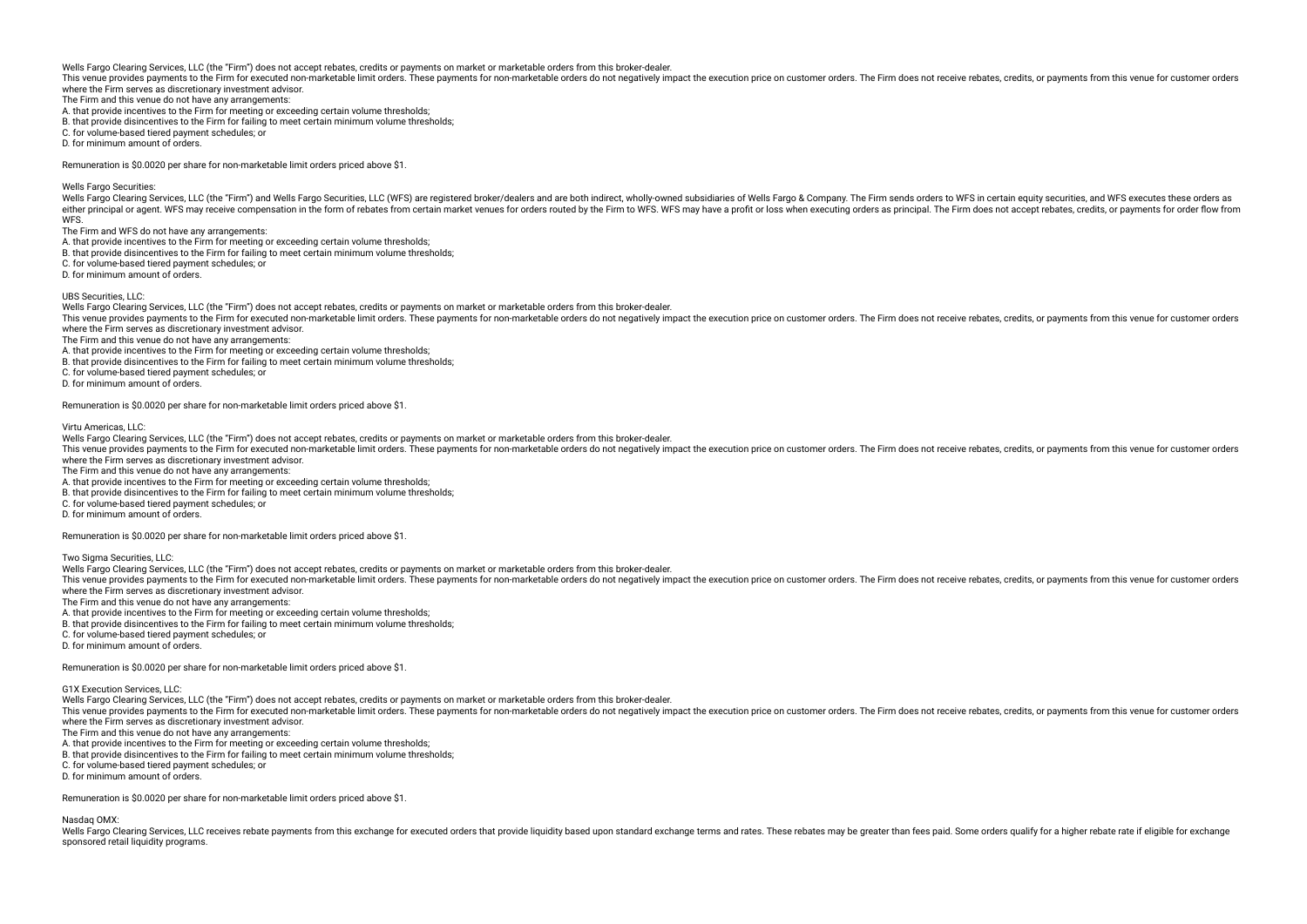#### CBOE BZX Exchange:

Wells Fargo Clearing Services, LLC receives rebate payments from this exchange for executed orders that provide liquidity based upon standard exchange terms and rates. These rebates may be greater than fees paid. Some orde sponsored retail liquidity program.

 $-$ ---------------- $-$ 

# October 2021

# **Options**

### Summary

| <b>Non-Directed Orders</b><br>as % of All Orders | Market Orders as % of<br><b>Non-Directed Orders</b> | <b>Marketable Limit</b><br>Orders as % of Non-<br><b>Directed Orders</b> | Non-Marketable Limit<br>Orders as % of Non-<br><b>Directed Orders</b> | Other Orders as % of<br><b>Non-Directed Orders</b> |
|--------------------------------------------------|-----------------------------------------------------|--------------------------------------------------------------------------|-----------------------------------------------------------------------|----------------------------------------------------|
| 100.00                                           | 35.22                                               | 9.33                                                                     | 53.73                                                                 | 1.71                                               |

### Venues

| Venue -<br>Non-directed<br><b>Order Flow</b>      | Non-<br><b>Directed</b><br>Orders (%) | <b>Market</b><br><b>Orders</b><br>$(\%)$ | <b>Marketable</b><br><b>Limit Orders</b><br>(%) | Non-<br>Marketable<br><b>Limit Orders</b><br>(%) | Other<br><b>Orders</b><br>(%) | <b>Net Payment</b><br>Paid/Received for<br><b>Market</b><br>Orders(USD) | Net Payment Paid/<br><b>Received for Market</b><br>Orders(cents per<br>hundred shares) | Net Payment Paid/<br><b>Received for</b><br><b>Marketable Limit</b><br>Orders(USD) | <b>Net Payment Paid/</b><br><b>Received for</b><br><b>Marketable Limit</b><br>Orders (cents per<br>hundred shares) | Net Payment Paid/<br><b>Received for Non-</b><br><b>Marketable Limit</b><br>Orders(USD) | <b>Net Payment Paid/</b><br><b>Received for Non-</b><br><b>Marketable Limit</b><br>Orders (cents per<br>hundred shares) | <b>Net Payment</b><br>Paid/Received for<br>Other<br>Orders(USD) | <b>Net Payment Paid/</b><br><b>Received for Other</b><br>Orders (cents per<br>hundred shares) |
|---------------------------------------------------|---------------------------------------|------------------------------------------|-------------------------------------------------|--------------------------------------------------|-------------------------------|-------------------------------------------------------------------------|----------------------------------------------------------------------------------------|------------------------------------------------------------------------------------|--------------------------------------------------------------------------------------------------------------------|-----------------------------------------------------------------------------------------|-------------------------------------------------------------------------------------------------------------------------|-----------------------------------------------------------------|-----------------------------------------------------------------------------------------------|
| Global<br>Execution<br><b>Brokers LP</b>          | 38.39                                 | 37.88                                    | 39.89                                           | 38.39                                            | 40.65                         | 33,908.00                                                               | 20.5229                                                                                | 24,604.47                                                                          | 22.4856                                                                                                            | 43,723.40                                                                               | 19.3605                                                                                                                 | 8,812.40                                                        | 4.2392                                                                                        |
| <b>CITADEL</b><br><b>SECURITIES</b><br><b>LLC</b> | 36.85                                 | 37.27                                    | 36.36                                           | 36.72                                            | 35.23                         | 29,523.30                                                               | 9.9901                                                                                 | 16,037.16                                                                          | 9.9566                                                                                                             | 17,066.96                                                                               | 9.8464                                                                                                                  | 2,829.68                                                        | 5.1780                                                                                        |
| Wolverine<br>Execution<br>Services, LLC           | 16.07                                 | 16.01                                    | 15.41                                           | 16.28                                            | 14.65                         | 23.411.80                                                               | 17.4667                                                                                | 11,059.76                                                                          | 25.9594                                                                                                            | 18,421.25                                                                               | 27.4993                                                                                                                 | 442.81                                                          | 22.8370                                                                                       |
| Morgan<br>Stanley & Co.,<br>LLC                   | 8.65                                  | 8.79                                     | 8.24                                            | 8.59                                             | 9.48                          | 3,406.80                                                                | 4.4072                                                                                 | 3,064.20                                                                           | 9.9497                                                                                                             | 8,773.15                                                                                | 27.0751                                                                                                                 | 1,086.00                                                        | 28.3329                                                                                       |
| Interactive<br><b>Brokers LLC</b>                 | 0.04                                  | 0.05                                     | 0.10                                            | 0.02                                             | 0.00                          | 0.00                                                                    | 0.0000                                                                                 | 0.00                                                                               | 0.0000                                                                                                             | 0.00                                                                                    | 0.0000                                                                                                                  | 0.00                                                            | 0.0000                                                                                        |

### Material Aspects:

Global Execution Brokers LP:

Wells Fargo Clearing Services, LLC (the "Firm") receives payments for executed option orders routed to this smart router. These payments are based on the amount of payment that the smart router receives, from exchange-spon option order was executed.

The Firm and this venue do not have any arrangements:

A. that provide incentives to the Firm for meeting or exceeding certain volume thresholds;

B. that provide disincentives to the Firm for failing to meet certain minimum volume thresholds;

C. for volume-based tiered payment schedules; or

D. for minimum amount of orders.

Remuneration is paid at a rate of no more than \$0.65 per contract.

CITADEL SECURITIES LLC: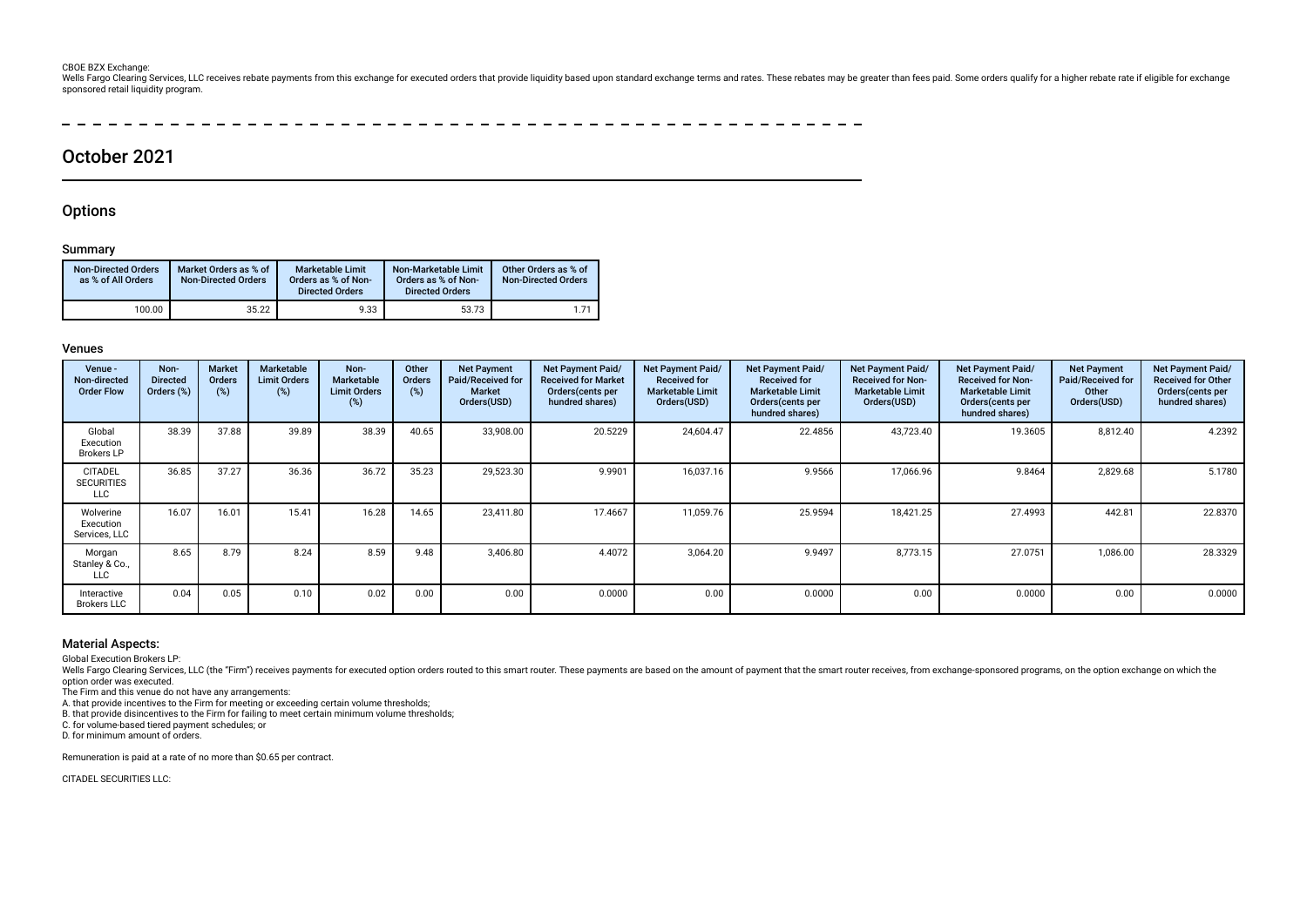Wells Fargo Clearing Services, LLC (the "Firm") receives a constant, per contract payment for executed option orders routed to this smart router. These payments are based on amounts the smart router receives, from exchange option order was executed.

- The Firm and this venue do not have any arrangements: A. that provide incentives to the Firm for meeting or exceeding certain volume thresholds; B. that provide disincentives to the Firm for failing to meet certain minimum volume thresholds; C. for volume-based tiered payment schedules; or
- D. for minimum amount of orders.

Remuneration is paid at a rate of no more than \$0.10 per contract.

Wolverine Execution Services, LLC: Wells Fargo Clearing Services, LLC (the "Firm") receives payments for executed option orders routed to this smart router. These payments are based on the amount of payment that the smart router receives, from exchange-spon option order was executed. The Firm and this venue do not have any arrangements: A. that provide incentives to the Firm for meeting or exceeding certain volume thresholds; B. that provide disincentives to the Firm for failing to meet certain minimum volume thresholds; C. for volume-based tiered payment schedules; or D. for minimum amount of orders.

Remuneration is paid at a rate of no more than \$0.69 per contract.

Morgan Stanley & Co., LLC: Wells Fargo Clearing Services, LLC (the "Firm") receives payments for executed option orders routed to this smart router. These payments are based on the amount of payment that the smart router receives, from exchange-spon option order was executed. The Firm and this venue do not have any arrangements: A. that provide incentives to the Firm for meeting or exceeding certain volume thresholds; B. that provide disincentives to the Firm for failing to meet certain minimum volume thresholds; C. for volume-based tiered payment schedules; or D. for minimum amount of orders.

Remuneration is paid at a rate of no more than \$0.50 per contract.

# November 2021

# S&P 500 Stocks

#### Summary

| <b>Non-Directed Orders</b><br>as % of All Orders | Market Orders as % of<br><b>Non-Directed Orders</b> | <b>Marketable Limit</b><br>Orders as % of Non-<br><b>Directed Orders</b> | Non-Marketable Limit<br>Orders as % of Non-<br><b>Directed Orders</b> | Other Orders as % of<br><b>Non-Directed Orders</b> |
|--------------------------------------------------|-----------------------------------------------------|--------------------------------------------------------------------------|-----------------------------------------------------------------------|----------------------------------------------------|
| 100.00                                           | 59.81                                               | 1.45                                                                     | 29.64                                                                 | 9.09                                               |

| Venue -<br>Non-directed<br><b>Order Flow</b>      | Non-<br><b>Directed</b><br>Orders (%) | <b>Market</b><br>Orders<br>$(\%)$ | Marketable<br><b>Limit Orders</b><br>(%) | Non-<br><b>Marketable</b><br><b>Limit Orders</b><br>$(\%)$ | Other<br><b>Orders</b><br>(%) | <b>Net Payment</b><br>Paid/Received for<br><b>Market</b><br>Orders(USD) | Net Payment Paid/<br><b>Received for Market</b><br>Orders (cents per<br>hundred shares) | <b>Net Payment Paid/</b><br><b>Received for</b><br><b>Marketable Limit</b><br>Orders(USD) | Net Payment Paid/<br><b>Received for</b><br><b>Marketable Limit</b><br>Orders (cents per<br>hundred shares) | Net Payment Paid/<br><b>Received for Non-</b><br><b>Marketable Limit</b><br>Orders(USD) | <b>Net Payment Paid/</b><br><b>Received for Non-</b><br><b>Marketable Limit</b><br>Orders (cents per<br>hundred shares) | <b>Net Payment</b><br>Paid/Received for<br>Other<br>Orders(USD) | Net Payment Paid/<br><b>Received for Other</b><br>Orders(cents per<br>hundred shares) |
|---------------------------------------------------|---------------------------------------|-----------------------------------|------------------------------------------|------------------------------------------------------------|-------------------------------|-------------------------------------------------------------------------|-----------------------------------------------------------------------------------------|-------------------------------------------------------------------------------------------|-------------------------------------------------------------------------------------------------------------|-----------------------------------------------------------------------------------------|-------------------------------------------------------------------------------------------------------------------------|-----------------------------------------------------------------|---------------------------------------------------------------------------------------|
| <b>CITADEL</b><br><b>SECURITIES</b><br><b>LLC</b> | 25.41                                 | 25.39                             | 34.73                                    | 18.86                                                      | 45.42                         | 0.00                                                                    | 0.0000                                                                                  | 0.00                                                                                      | 0.0000                                                                                                      | 5,103.48                                                                                | 12.0875                                                                                                                 | 976.81                                                          | 4.5625                                                                                |
| Jane Street<br>Capital                            | 18.18                                 | 29.74                             | 4.04                                     | 0.99                                                       | 0.52                          | 0.00                                                                    | 0.0000                                                                                  | 0.00                                                                                      | 0.0000                                                                                                      | 0.00                                                                                    | 0.0000                                                                                                                  | 0.00                                                            | $0.0000$                                                                              |
| Wells Fargo<br>Securities                         | 15.62                                 | 26.10                             | 0.06                                     | 0.01                                                       | 0.00                          | 0.00                                                                    | 0.0000                                                                                  | 0.00                                                                                      | 0.0000                                                                                                      | 0.00                                                                                    | 0.0000                                                                                                                  | 0.00                                                            | 0.0000                                                                                |
| G <sub>1</sub> X<br>Execution<br>Services, LLC    | 14.42                                 | 10.94                             | 11.24                                    | 24.97                                                      | 3.44                          | 0.00                                                                    | 0.0000                                                                                  | 0.00                                                                                      | 0.0000                                                                                                      | 9.559.97                                                                                | 17.2068                                                                                                                 | 11.91                                                           | 0.5839                                                                                |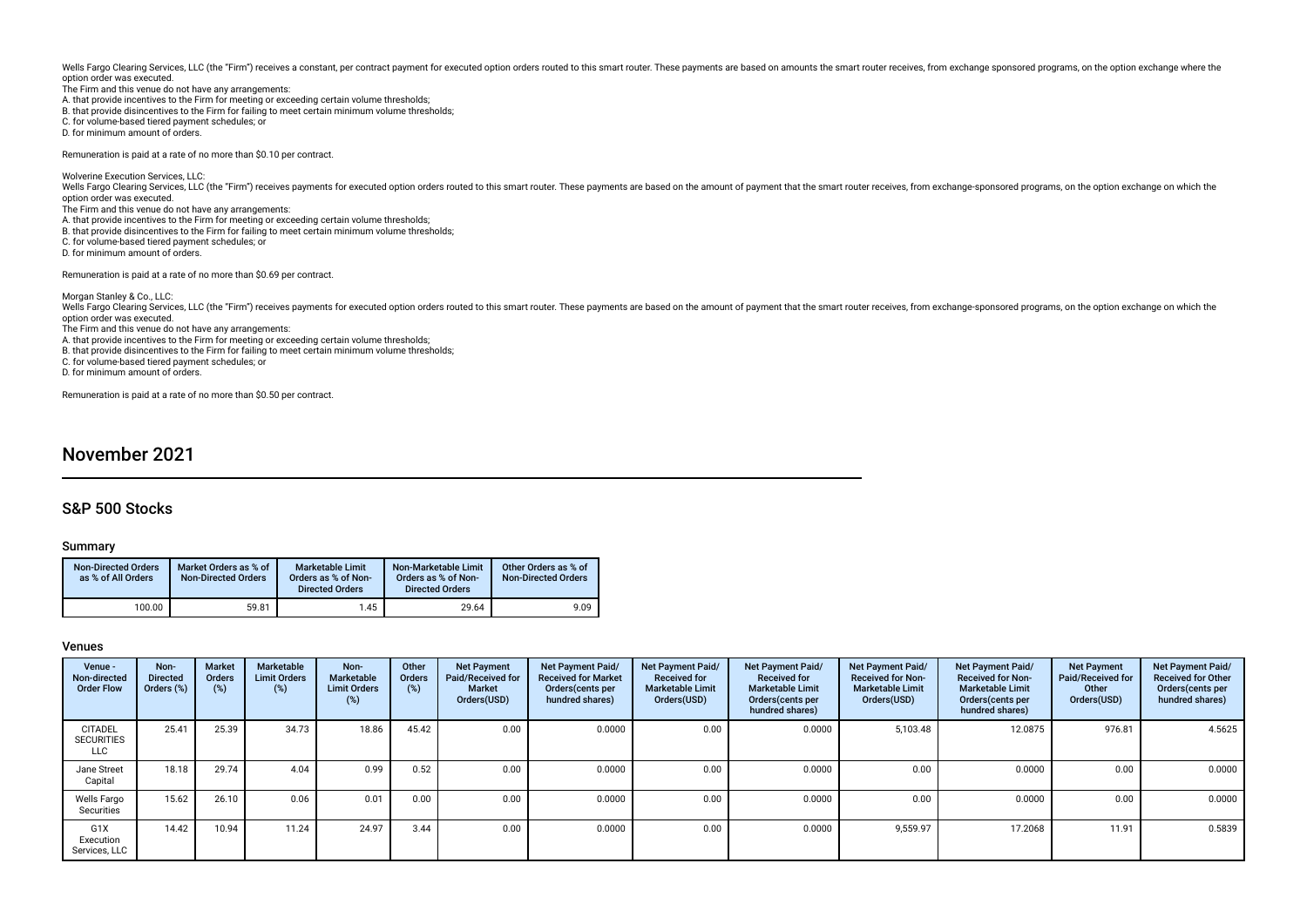| Venue -<br>Non-directed<br><b>Order Flow</b> | Non-<br><b>Directed</b><br>Orders (%) | <b>Market</b><br>Orders<br>$(\%)$ | Marketable<br><b>Limit Orders</b><br>(%) | Non-<br>Marketable<br><b>Limit Orders</b><br>(%) | Other<br>Orders<br>(%) | <b>Net Payment</b><br>Paid/Received for<br><b>Market</b><br>Orders(USD) | <b>Net Payment Paid/</b><br><b>Received for Market</b><br>Orders(cents per<br>hundred shares) | Net Payment Paid/<br><b>Received for</b><br><b>Marketable Limit</b><br>Orders(USD) | <b>Net Payment Paid/</b><br><b>Received for</b><br><b>Marketable Limit</b><br>Orders (cents per<br>hundred shares) | Net Payment Paid/<br><b>Received for Non-</b><br><b>Marketable Limit</b><br>Orders(USD) | Net Payment Paid/<br><b>Received for Non-</b><br><b>Marketable Limit</b><br>Orders (cents per<br>hundred shares) | <b>Net Payment</b><br>Paid/Received for<br>Other<br>Orders(USD) | Net Payment Paid/<br><b>Received for Other</b><br>Orders(cents per<br>hundred shares) |
|----------------------------------------------|---------------------------------------|-----------------------------------|------------------------------------------|--------------------------------------------------|------------------------|-------------------------------------------------------------------------|-----------------------------------------------------------------------------------------------|------------------------------------------------------------------------------------|--------------------------------------------------------------------------------------------------------------------|-----------------------------------------------------------------------------------------|------------------------------------------------------------------------------------------------------------------|-----------------------------------------------------------------|---------------------------------------------------------------------------------------|
| <b>UBS</b><br>Securities,<br><b>LLC</b>      | 10.77                                 | 2.75                              | 19.28                                    | 22.20                                            | 24.94                  | 0.00                                                                    | 0.0000                                                                                        | 0.00                                                                               | 0.0000                                                                                                             | 6,928.10                                                                                | 9.7556                                                                                                           | 1,368.62                                                        | 20.6710                                                                               |
| Two Sigma<br>Securities,<br>LLC              | 9.04                                  | 3.54                              | 14.73                                    | 18.58                                            | 13.23                  | 0.00                                                                    | 0.0000                                                                                        | 0.00                                                                               | 0.0000                                                                                                             | 6,328.61                                                                                | 16.1350                                                                                                          | 0.00                                                            | 0.0000                                                                                |
| Virtu<br>Americas, LLC                       | 6.55                                  | 1.56                              | 15.92                                    | 14.34                                            | 12.45                  | 0.00                                                                    | 0.0000                                                                                        | 0.00                                                                               | 0.0000                                                                                                             | 6.878.22                                                                                | 19.8393                                                                                                          | 0.00                                                            | 0.0000                                                                                |
| Nasdag OMX                                   | 0.01                                  | 0.00                              | 0.00                                     | 0.03                                             | 0.00                   | 0.00                                                                    | 0.0000                                                                                        | 0.00                                                                               | 0.0000                                                                                                             | 24.97                                                                                   | 28.2852                                                                                                          | 0.00                                                            | 0.0000                                                                                |
| CBOE BZX<br>Exchange                         | 0.01                                  | 0.00                              | 0.00                                     | 0.03                                             | 0.00                   | 0.00                                                                    | 0.0000                                                                                        | 0.00                                                                               | 0.0000                                                                                                             | 2.95                                                                                    | 30.5507                                                                                                          | 0.00                                                            | 0.0000                                                                                |

CITADEL SECURITIES LLC:

Wells Fargo Clearing Services, LLC (the "Firm") does not accept rebates, credits or payments on market or marketable orders from this broker-dealer.

This venue provides payments to the Firm for executed non-marketable limit orders. These payments for non-marketable orders do not negatively impact the execution price on customer orders. The Firm does not receive rebates where the Firm serves as discretionary investment advisor.

The Firm and this venue do not have any arrangements:

A. that provide incentives to the Firm for meeting or exceeding certain volume thresholds;

B. that provide disincentives to the Firm for failing to meet certain minimum volume thresholds;

C. for volume-based tiered payment schedules; or

D. for minimum amount of orders.

Remuneration is \$0.0020 per share for non-marketable limit orders priced above \$1.

#### Wells Fargo Securities:

Wells Fargo Clearing Services, LLC (the "Firm") and Wells Fargo Securities, LLC (WFS) are registered broker/dealers and are both indirect, wholly-owned subsidiaries of Wells Fargo & Company. The Firm sends orders to WFS in either principal or agent. WFS may receive compensation in the form of rebates from certain market venues for orders routed by the Firm to WFS. WFS may have a profit or loss when executing orders as principal. The Firm doe WFS.

The Firm and WFS do not have any arrangements:

A. that provide incentives to the Firm for meeting or exceeding certain volume thresholds;

B. that provide disincentives to the Firm for failing to meet certain minimum volume thresholds;

C. for volume-based tiered payment schedules; or

D. for minimum amount of orders.

G1X Execution Services, LLC:

Wells Fargo Clearing Services, LLC (the "Firm") does not accept rebates, credits or payments on market or marketable orders from this broker-dealer.

This venue provides payments to the Firm for executed non-marketable limit orders. These payments for non-marketable orders do not negatively impact the execution price on customer orders. The Firm does not receive rebates where the Firm serves as discretionary investment advisor.

The Firm and this venue do not have any arrangements:

A. that provide incentives to the Firm for meeting or exceeding certain volume thresholds;

B. that provide disincentives to the Firm for failing to meet certain minimum volume thresholds;

C. for volume-based tiered payment schedules; or

D. for minimum amount of orders.

Remuneration is \$0.0020 per share for non-marketable limit orders priced above \$1

#### UBS Securities, LLC:

Wells Fargo Clearing Services, LLC (the "Firm") does not accept rebates, credits or payments on market or marketable orders from this broker-dealer.

This venue provides payments to the Firm for executed non-marketable limit orders. These payments for non-marketable orders do not negatively impact the execution price on customer orders. The Firm does not receive rebates where the Firm serves as discretionary investment advisor.

The Firm and this venue do not have any arrangements:

A. that provide incentives to the Firm for meeting or exceeding certain volume thresholds;

B. that provide disincentives to the Firm for failing to meet certain minimum volume thresholds;

C. for volume-based tiered payment schedules; or

D. for minimum amount of orders.

Remuneration is \$0.0020 per share for non-marketable limit orders priced above \$1.

Two Sigma Securities, LLC: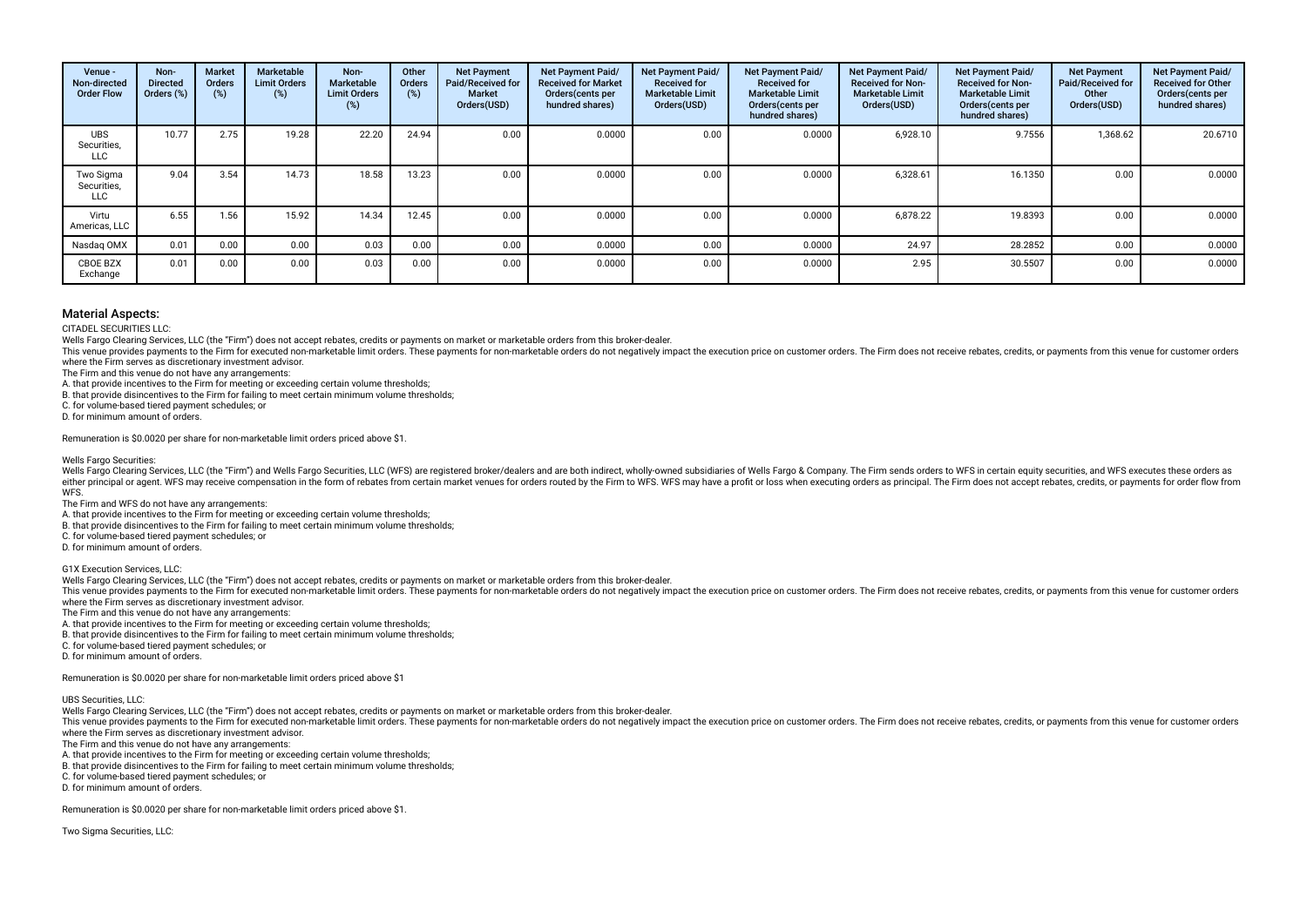Two Sigma Securities, LLC: Wells Fargo Clearing Services, LLC (the "Firm") does not accept rebates, credits or payments on market or marketable orders from this broker-dealer. This venue provides payments to the Firm for executed non-marketable limit orders. These payments for non-marketable orders do not negatively impact the execution price on customer orders. The Firm does not receive rebates where the Firm serves as discretionary investment advisor. The Firm and this venue do not have any arrangements: A. that provide incentives to the Firm for meeting or exceeding certain volume thresholds; B. that provide disincentives to the Firm for failing to meet certain minimum volume thresholds; C. for volume-based tiered payment schedules; or D. for minimum amount of orders. Remuneration is \$0.0020 per share for non-marketable limit orders priced above \$1. Virtu Americas, LLC: Wells Fargo Clearing Services, LLC (the "Firm") does not accept rebates, credits or payments on market or marketable orders from this broker-dealer. This venue provides payments to the Firm for executed non-marketable limit orders. These payments for non-marketable orders do not negatively impact the execution price on customer orders. The Firm does not receive rebates where the Firm serves as discretionary investment advisor. The Firm and this venue do not have any arrangements: A. that provide incentives to the Firm for meeting or exceeding certain volume thresholds; B. that provide disincentives to the Firm for failing to meet certain minimum volume thresholds; C. for volume-based tiered payment schedules; or D. for minimum amount of orders. Remuneration is \$0.0020 per share for non-marketable limit orders priced above \$1. Nasdaq OMX: Wells Fargo Clearing Services, LLC receives rebate payments from this exchange for executed orders that provide liquidity based upon standard exchange terms and rates. These rebate shay be greater than fees paid. Some orde sponsored retail liquidity programs. CBOE BZX Exchange: Wells Fargo Clearing Services, LLC receives rebate payments from this exchange for executed orders that provide liquidity based upon standard exchange terms and rates. These rebates may be greater than fees paid. Some orde

sponsored retail liquidity program.

 $-$ 

# November 2021

# Non-S&P 500 Stocks

### Summary

| <b>Non-Directed Orders</b><br>as % of All Orders | Market Orders as % of<br><b>Non-Directed Orders</b> | <b>Marketable Limit</b><br>Orders as % of Non-<br><b>Directed Orders</b> | Non-Marketable Limit<br>Orders as % of Non-<br><b>Directed Orders</b> | Other Orders as % of<br><b>Non-Directed Orders</b> |
|--------------------------------------------------|-----------------------------------------------------|--------------------------------------------------------------------------|-----------------------------------------------------------------------|----------------------------------------------------|
| 100.00                                           | 47.88                                               | 3.27                                                                     | 42.29                                                                 | 6.56                                               |

| Venue -<br>Non-directed<br><b>Order Flow</b>      | Non-<br><b>Directed</b><br>Orders (%) | <b>Market</b><br>Orders<br>$(\%)$ | Marketable<br><b>Limit Orders</b><br>(%) | Non-<br>Marketable<br><b>Limit Orders</b><br>$(\%)$ | Other<br><b>Orders</b><br>(%) | <b>Net Payment</b><br><b>Paid/Received for</b><br><b>Market</b><br>Orders(USD) | <b>Net Payment Paid/</b><br><b>Received for Market</b><br>Orders (cents per<br>hundred shares) | Net Payment Paid/<br><b>Received for</b><br><b>Marketable Limit</b><br>Orders(USD) | Net Payment Paid/<br><b>Received for</b><br><b>Marketable Limit</b><br>Orders (cents per<br>hundred shares) | Net Payment Paid/<br><b>Received for Non-</b><br><b>Marketable Limit</b><br>Orders(USD) | Net Payment Paid/<br><b>Received for Non-</b><br><b>Marketable Limit</b><br>Orders (cents per<br>hundred shares) | <b>Net Payment</b><br><b>Paid/Received for</b><br>Other<br>Orders(USD) | Net Payment Paid/<br><b>Received for Other</b><br>Orders (cents per<br>hundred shares) |
|---------------------------------------------------|---------------------------------------|-----------------------------------|------------------------------------------|-----------------------------------------------------|-------------------------------|--------------------------------------------------------------------------------|------------------------------------------------------------------------------------------------|------------------------------------------------------------------------------------|-------------------------------------------------------------------------------------------------------------|-----------------------------------------------------------------------------------------|------------------------------------------------------------------------------------------------------------------|------------------------------------------------------------------------|----------------------------------------------------------------------------------------|
| <b>CITADEL</b><br><b>SECURITIES</b><br><b>LLC</b> | 21.31                                 | 19.74                             | 33.44                                    | 18.84                                               | 42.52                         | 0.00                                                                           | 0.0000                                                                                         | 0.00                                                                               | 0.0000                                                                                                      | 22,770.26                                                                               | 10.6613                                                                                                          | 4,152.48                                                               | 3.0347                                                                                 |
| Wells Fargo<br>Securities                         | 18.98                                 | 39.63                             | 0.04                                     | 0.01                                                | 0.00                          | 0.00                                                                           | 0.0000                                                                                         | 0.00                                                                               | 0.0000                                                                                                      | 0.00                                                                                    | 0.0000                                                                                                           | 0.00                                                                   | 0.0000                                                                                 |
| G1X<br>Execution<br>Services, LLC                 | 14.72                                 | 8.27                              | 9.66                                     | 24.05                                               | 4.14                          | 0.00                                                                           | 0.0000                                                                                         | 0.00                                                                               | 0.0000                                                                                                      | 42.915.75                                                                               | 19.1136                                                                                                          | 126.41                                                                 | 0.5979                                                                                 |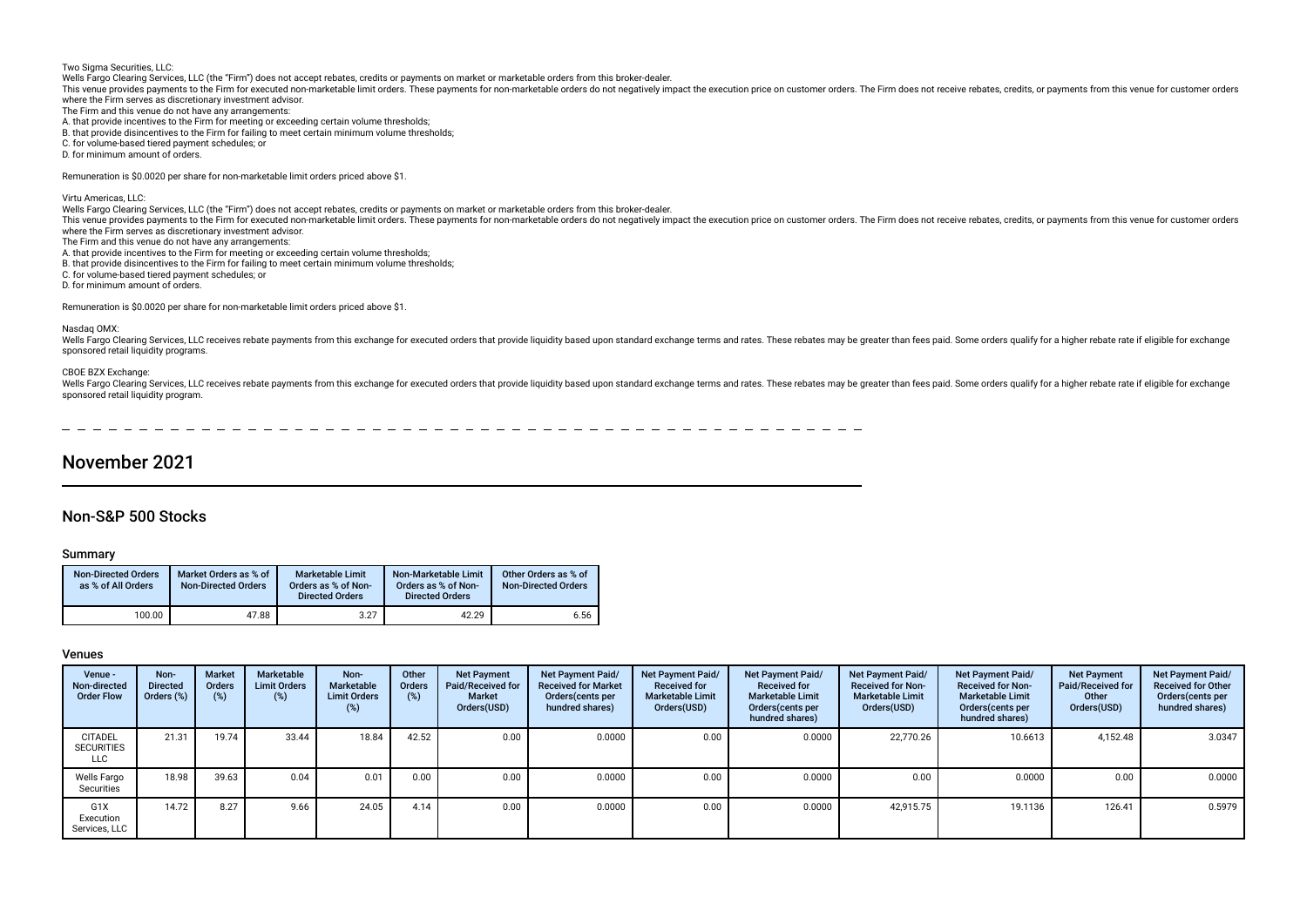| Venue -<br>Non-directed<br><b>Order Flow</b>  | Non-<br><b>Directed</b><br>Orders (%) | <b>Market</b><br><b>Orders</b><br>(%) | Marketable<br><b>Limit Orders</b><br>(%) | Non-<br>Marketable<br><b>Limit Orders</b><br>(%) | Other<br><b>Orders</b><br>(%) | <b>Net Payment</b><br>Paid/Received for<br><b>Market</b><br>Orders(USD) | Net Payment Paid/<br><b>Received for Market</b><br>Orders(cents per<br>hundred shares) | Net Payment Paid/<br><b>Received for</b><br><b>Marketable Limit</b><br>Orders(USD) | Net Payment Paid/<br><b>Received for</b><br><b>Marketable Limit</b><br>Orders(cents per<br>hundred shares) | Net Payment Paid/<br><b>Received for Non-</b><br><b>Marketable Limit</b><br>Orders(USD) | Net Payment Paid/<br><b>Received for Non-</b><br><b>Marketable Limit</b><br>Orders (cents per<br>hundred shares) | <b>Net Payment</b><br>Paid/Received for<br>Other<br>Orders(USD) | Net Payment Paid/<br><b>Received for Other</b><br>Orders (cents per<br>hundred shares) |
|-----------------------------------------------|---------------------------------------|---------------------------------------|------------------------------------------|--------------------------------------------------|-------------------------------|-------------------------------------------------------------------------|----------------------------------------------------------------------------------------|------------------------------------------------------------------------------------|------------------------------------------------------------------------------------------------------------|-----------------------------------------------------------------------------------------|------------------------------------------------------------------------------------------------------------------|-----------------------------------------------------------------|----------------------------------------------------------------------------------------|
| <b>UBS</b><br>Securities,<br><b>LLC</b>       | 13.77                                 | 4.15                                  | 22.27                                    | 22.46                                            | 23.70                         | 0.00                                                                    | 0.0000                                                                                 | 0.00                                                                               | 0.0000                                                                                                     | 29,134.56                                                                               | 6.8085                                                                                                           | 5,663.10                                                        | 14.0303                                                                                |
| Jane Street<br>Capital                        | 11.71                                 | 23.39                                 | 3.46                                     | 0.89                                             | 0.34                          | 0.00                                                                    | 0.0000                                                                                 | 0.00                                                                               | 0.0000                                                                                                     | 0.00                                                                                    | 0.0000                                                                                                           | 0.00                                                            | 0.0000                                                                                 |
| Two Sigma<br>Securities,<br><b>LLC</b>        | 10.27                                 | 2.69                                  | 12.48                                    | 18.05                                            | 14.29                         | 0.00                                                                    | 0.0000                                                                                 | 0.00                                                                               | 0.0000                                                                                                     | 25,175.24                                                                               | 15.2195                                                                                                          | 0.00                                                            | 0.0000                                                                                 |
| Virtu<br>Americas, LLC                        | 9.23                                  | 2.13                                  | 18.58                                    | 15.64                                            | 15.01                         | 0.00                                                                    | 0.0000                                                                                 | 0.00                                                                               | 0.0000                                                                                                     | 23,896.88                                                                               | 16.1540                                                                                                          | 2.20                                                            | 0.0090                                                                                 |
| Nasdag OMX                                    | 0.01                                  | 0.00                                  | 0.00                                     | 0.02                                             | 0.00                          | 0.00                                                                    | 0.0000                                                                                 | 0.00                                                                               | 0.0000                                                                                                     | 11.65                                                                                   | 46.9758                                                                                                          | 0.00                                                            | 0.0000                                                                                 |
| CBOE BZX<br>Exchange                          | 0.01                                  | 0.00                                  | 0.00                                     | 0.02                                             | 0.00                          | 0.00                                                                    | 0.0000                                                                                 | 0.00                                                                               | 0.0000                                                                                                     | 7.58                                                                                    | 32.0000                                                                                                          | 0.00                                                            | 0.0000                                                                                 |
| <b>GTS</b><br><b>SECURITIES</b><br><b>LLC</b> | 0.00                                  | 0.00                                  | 0.01                                     | 0.00                                             | 0.00                          | 0.00                                                                    | 0.0000                                                                                 | 0.00                                                                               | 0.0000                                                                                                     | 0.00                                                                                    | 0.0000                                                                                                           | 0.00                                                            | 0.0000                                                                                 |

CITADEL SECURITIES LLC:

Wells Fargo Clearing Services, LLC (the "Firm") does not accept rebates, credits or payments on market or marketable orders from this broker-dealer.

This venue provides payments to the Firm for executed non-marketable limit orders. These payments for non-marketable orders do not negatively impact the execution price on customer orders. The Firm does not receive rebates where the Firm serves as discretionary investment advisor.

The Firm and this venue do not have any arrangements:

A. that provide incentives to the Firm for meeting or exceeding certain volume thresholds;

B. that provide disincentives to the Firm for failing to meet certain minimum volume thresholds;

C. for volume-based tiered payment schedules; or

D. for minimum amount of orders.

Remuneration is \$0.0020 per share for non-marketable limit orders priced above \$1.

Wells Fargo Securities:

Wells Fargo Clearing Services, LLC (the "Firm") and Wells Fargo Securities, LLC (WFS) are registered broker/dealers and are both indirect, wholly-owned subsidiaries of Wells Fargo & Company. The Firm sends orders to WFS in either principal or agent. WFS may receive compensation in the form of rebates from certain market venues for orders routed by the Firm to WFS. WFS may have a profit or loss when executing orders as principal. The Firm doe WFS.

The Firm and WFS do not have any arrangements:

A. that provide incentives to the Firm for meeting or exceeding certain volume thresholds;

B. that provide disincentives to the Firm for failing to meet certain minimum volume thresholds;

C. for volume-based tiered payment schedules; or

D. for minimum amount of orders.

G1X Execution Services, LLC:

Wells Fargo Clearing Services, LLC (the "Firm") does not accept rebates, credits or payments on market or marketable orders from this broker-dealer.

This venue provides payments to the Firm for executed non-marketable limit orders. These payments for non-marketable orders do not negatively impact the execution price on customer orders. The Firm does not receive rebates where the Firm serves as discretionary investment advisor.

The Firm and this venue do not have any arrangements:

A. that provide incentives to the Firm for meeting or exceeding certain volume thresholds;

B. that provide disincentives to the Firm for failing to meet certain minimum volume thresholds;

C. for volume-based tiered payment schedules; or

D. for minimum amount of orders.

Remuneration is \$0.0020 per share for non-marketable limit orders priced above \$1.

UBS Securities, LLC: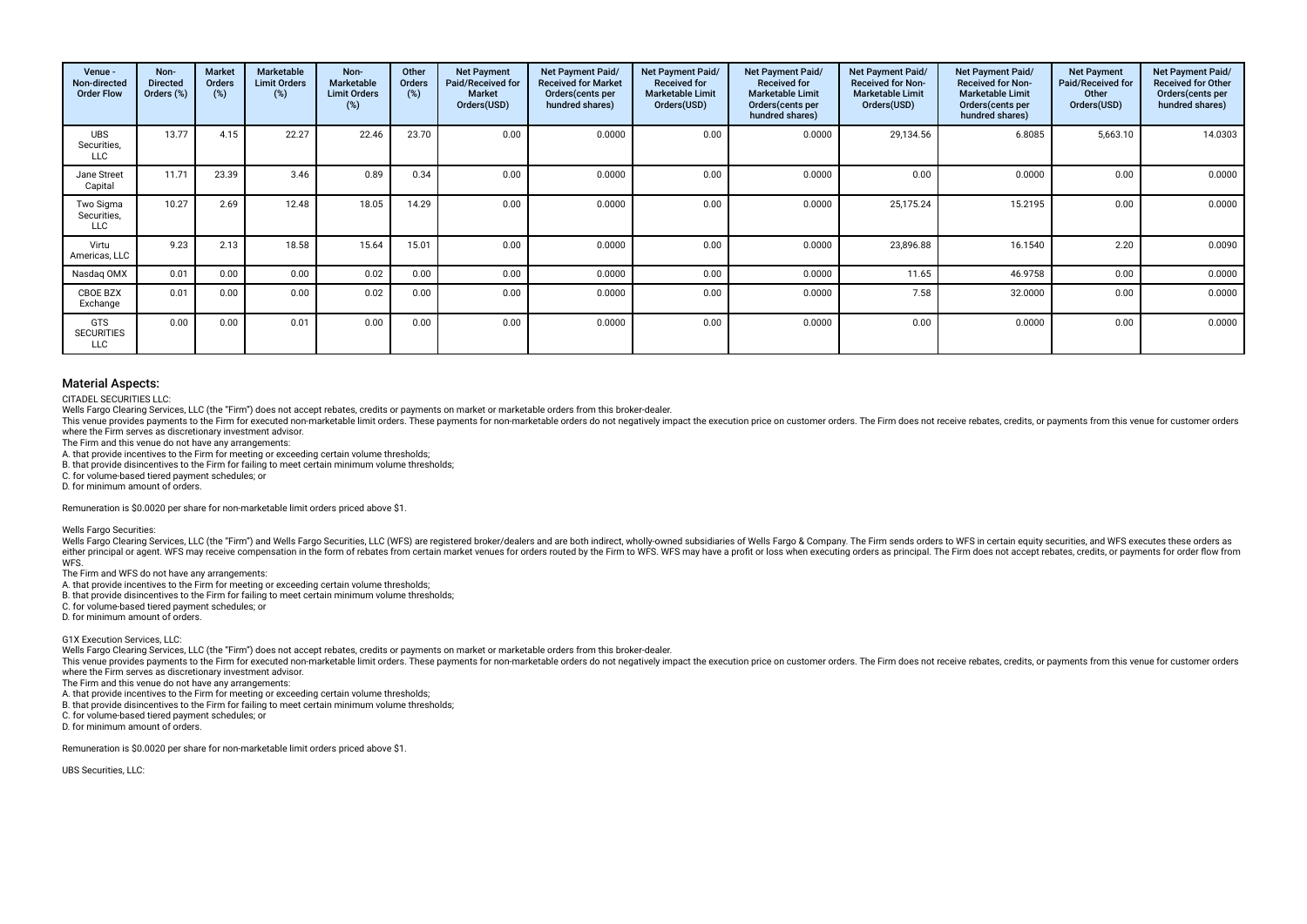This venue provides payments to the Firm for executed non-marketable limit orders. These payments for non-marketable orders do not negatively impact the execution price on customer orders. The Firm does not receive rebates where the Firm serves as discretionary investment advisor.

The Firm and this venue do not have any arrangements:

A. that provide incentives to the Firm for meeting or exceeding certain volume thresholds;

B. that provide disincentives to the Firm for failing to meet certain minimum volume thresholds;

C. for volume-based tiered payment schedules; or

D. for minimum amount of orders.

Remuneration is \$0.0020 per share for non-marketable limit orders priced above \$1.

Two Sigma Securities, LLC:

Wells Fargo Clearing Services, LLC (the "Firm") does not accept rebates, credits or payments on market or marketable orders from this broker-dealer.

This venue provides payments to the Firm for executed non-marketable limit orders. These payments for non-marketable orders do not negatively impact the execution price on customer orders. The Firm does not receive rebates where the Firm serves as discretionary investment advisor.

The Firm and this venue do not have any arrangements:

A. that provide incentives to the Firm for meeting or exceeding certain volume thresholds;

B. that provide disincentives to the Firm for failing to meet certain minimum volume thresholds;

C. for volume-based tiered payment schedules; or D. for minimum amount of orders.

Remuneration is \$0.0020 per share for non-marketable limit orders priced above \$1.

Virtu Americas, LLC:

Wells Fargo Clearing Services, LLC (the "Firm") does not accept rebates, credits or payments on market or marketable orders from this broker-dealer.

This venue provides payments to the Firm for executed non-marketable limit orders. These payments for non-marketable orders do not negatively impact the execution price on customer orders. The Firm does not receive rebates where the Firm serves as discretionary investment advisor.

The Firm and this venue do not have any arrangements:

A. that provide incentives to the Firm for meeting or exceeding certain volume thresholds;

B. that provide disincentives to the Firm for failing to meet certain minimum volume thresholds;

C. for volume-based tiered payment schedules; or

D. for minimum amount of orders.

Remuneration is \$0.0020 per share for non-marketable limit orders priced above \$1.

#### Nasdaq OMX:

Wells Fargo Clearing Services U.C receives rebate payments from this exchange for executed orders that provide liquidity based upon standard exchange terms and rates. These rebates may be greater than fees paid. Some order sponsored retail liquidity programs.

CBOE BZX Exchange:

Wells Fargo Clearing Services, LLC receives rebate payments from this exchange for executed orders that provide liquidity based upon standard exchange terms and rates. These rebate shay be greater than fees paid. Some orde sponsored retail liquidity program.

# November 2021

# **Options**

#### Summary

| <b>Non-Directed Orders</b><br>as % of All Orders | Market Orders as % of<br><b>Non-Directed Orders</b> | <b>Marketable Limit</b><br>Orders as % of Non-<br><b>Directed Orders</b> | Non-Marketable Limit<br>Orders as % of Non-<br><b>Directed Orders</b> | Other Orders as % of<br><b>Non-Directed Orders</b> |
|--------------------------------------------------|-----------------------------------------------------|--------------------------------------------------------------------------|-----------------------------------------------------------------------|----------------------------------------------------|
| 100.00                                           | 34.39                                               | 9.35                                                                     | 54.98                                                                 | 1.28                                               |

| Venue -<br>Non-directed<br><b>Order Flow</b> | Non-<br>Directed<br>Orders (%) | <b>Market</b><br><b>Orders</b><br>$(%^{6})$ | <b>Marketable</b><br><b>Limit Orders</b> | Non-<br>Marketable<br><b>Limit Orders</b> | Other<br>Orders | <b>Net Payment</b><br>Paid/Received for<br><b>Market</b><br>Orders(USD) | <b>Net Payment Paid/</b><br><b>Received for Market</b><br>Orders (cents per<br>hundred shares) | <b>Net Payment Paid/</b><br><b>Received for</b><br><b>Marketable Limit</b><br>Orders(USD) | <b>Net Payment Paid/</b><br><b>Received for</b><br><b>Marketable Limit</b><br>Orders (cents per | Net Payment Paid/<br><b>Received for Non-</b><br><b>Marketable Limit</b><br>Orders(USD) | Net Payment Paid/<br><b>Received for Non-</b><br><b>Marketable Limit</b><br>Orders (cents per | <b>Net Payment</b><br>Paid/Received for<br>Other<br>Orders(USD) | <b>Net Payment Paid/</b><br><b>Received for Other</b><br>Orders (cents per<br>hundred shares) |
|----------------------------------------------|--------------------------------|---------------------------------------------|------------------------------------------|-------------------------------------------|-----------------|-------------------------------------------------------------------------|------------------------------------------------------------------------------------------------|-------------------------------------------------------------------------------------------|-------------------------------------------------------------------------------------------------|-----------------------------------------------------------------------------------------|-----------------------------------------------------------------------------------------------|-----------------------------------------------------------------|-----------------------------------------------------------------------------------------------|
|                                              |                                |                                             |                                          |                                           |                 |                                                                         |                                                                                                |                                                                                           | hundred shares)                                                                                 |                                                                                         | hundred shares)                                                                               |                                                                 |                                                                                               |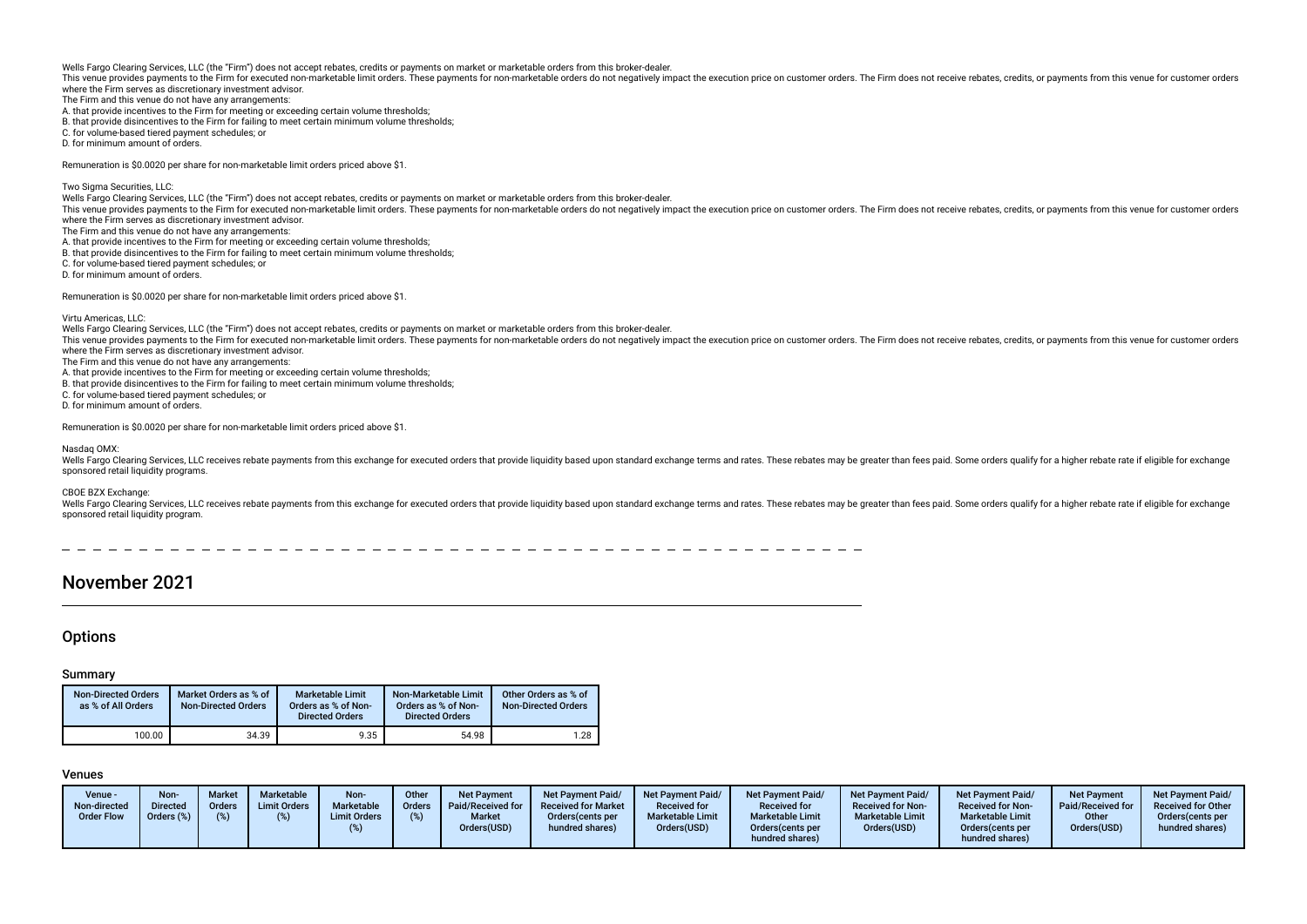| Venue -<br>Non-directed<br><b>Order Flow</b>      | Non-<br><b>Directed</b><br>Orders (%) | <b>Market</b><br><b>Orders</b><br>(%) | <b>Marketable</b><br><b>Limit Orders</b><br>$(\%)$ | Non-<br>Marketable<br><b>Limit Orders</b><br>(%) | Other<br>Orders<br>(%) | <b>Net Payment</b><br>Paid/Received for<br><b>Market</b><br>Orders(USD) | Net Payment Paid/<br><b>Received for Market</b><br>Orders (cents per<br>hundred shares) | Net Payment Paid/<br><b>Received for</b><br><b>Marketable Limit</b><br>Orders(USD) | <b>Net Payment Paid/</b><br><b>Received for</b><br><b>Marketable Limit</b><br>Orders (cents per<br>hundred shares) | Net Payment Paid/<br><b>Received for Non-</b><br><b>Marketable Limit</b><br>Orders(USD) | Net Payment Paid/<br><b>Received for Non-</b><br><b>Marketable Limit</b><br>Orders (cents per<br>hundred shares) | <b>Net Payment</b><br>Paid/Received for<br>Other<br>Orders(USD) | Net Payment Paid/<br><b>Received for Other</b><br>Orders (cents per<br>hundred shares) |
|---------------------------------------------------|---------------------------------------|---------------------------------------|----------------------------------------------------|--------------------------------------------------|------------------------|-------------------------------------------------------------------------|-----------------------------------------------------------------------------------------|------------------------------------------------------------------------------------|--------------------------------------------------------------------------------------------------------------------|-----------------------------------------------------------------------------------------|------------------------------------------------------------------------------------------------------------------|-----------------------------------------------------------------|----------------------------------------------------------------------------------------|
| Global<br>Execution<br><b>Brokers LP</b>          | 38.60                                 | 38.57                                 | 39.59                                              | 38.40                                            | 40.58                  | 40,134.51                                                               | 22.5750                                                                                 | 33,726.24                                                                          | 23.1861                                                                                                            | 44,265.16                                                                               | 19.0403                                                                                                          | 8,156.87                                                        | 3.3679                                                                                 |
| <b>CITADEL</b><br><b>SECURITIES</b><br><b>LLC</b> | 37.28                                 | 36.99                                 | 37.25                                              | 37.51                                            | 34.90                  | 32,836.68                                                               | 9.9928                                                                                  | 17,083.96                                                                          | 9.9486                                                                                                             | 18,375.13                                                                               | 9.8162                                                                                                           | 2,953.00                                                        | 5.2767                                                                                 |
| Wolverine<br>Execution<br>Services, LLC           | 15.56                                 | 15.63                                 | 15.16                                              | 15.60                                            | 14.97                  | 26.146.63                                                               | 19.5299                                                                                 | 11,933.51                                                                          | 26.7868                                                                                                            | 20,863.60                                                                               | 29.5180                                                                                                          | 560.50                                                          | 27.6108                                                                                |
| Morgan<br>Stanley & Co.,<br><b>LLC</b>            | 8.52                                  | 8.72                                  | 7.92                                               | 8.46                                             | 9.55                   | 4,396.30                                                                | 5.3470                                                                                  | 2,212.25                                                                           | 6.4136                                                                                                             | 8,335.55                                                                                | 25.6053                                                                                                          | 1,269.20                                                        | 27.8394                                                                                |
| Interactive<br><b>Brokers LLC</b>                 | 0.05                                  | 0.09                                  | 0.07                                               | 0.02                                             | 0.00                   | 0.00                                                                    | 0.0000                                                                                  | 0.00                                                                               | 0.0000                                                                                                             | 0.00                                                                                    | 0.0000                                                                                                           | 0.00                                                            | 0.0000                                                                                 |

Global Execution Brokers LP:

Wells Fargo Clearing Services, LLC (the "Firm") receives payments for executed option orders routed to this smart router. These payments are based on the amount of payment that the smart router receives, from exchange-spon option order was executed.

The Firm and this venue do not have any arrangements:

A. that provide incentives to the Firm for meeting or exceeding certain volume thresholds;

B. that provide disincentives to the Firm for failing to meet certain minimum volume thresholds;

C. for volume-based tiered payment schedules; or

D. for minimum amount of orders.

Remuneration is paid at a rate of no more than \$0.65 per contract.

CITADEL SECURITIES LLC:

Wells Fargo Clearing Services, LLC (the "Firm") receives a constant, per contract payment for executed option orders routed to this smart router. These payments are based on amounts the smart router receives, from exchange option order was executed.

The Firm and this venue do not have any arrangements:

A. that provide incentives to the Firm for meeting or exceeding certain volume thresholds;

B. that provide disincentives to the Firm for failing to meet certain minimum volume thresholds;

C. for volume-based tiered payment schedules; or

D. for minimum amount of orders.

Remuneration is paid at a rate of no more than \$0.10 per contract.

Wolverine Execution Services, LLC:

Wells Fargo Clearing Services, LLC (the "Firm") receives payments for executed option orders routed to this smart router. These payments are based on the amount of payment that the smart router receives, from exchange-spon option order was executed.

The Firm and this venue do not have any arrangements:

A. that provide incentives to the Firm for meeting or exceeding certain volume thresholds;

B. that provide disincentives to the Firm for failing to meet certain minimum volume thresholds;

C. for volume-based tiered payment schedules; or

D. for minimum amount of orders.

Remuneration is paid at a rate of no more than \$0.69 per contract.

Morgan Stanley & Co., LLC:

Wells Fargo Clearing Services, LLC (the "Firm") receives payments for executed option orders routed to this smart router. These payments are based on the amount of payment that the smart router receives, from exchange-spon option order was executed.

The Firm and this venue do not have any arrangements:

A. that provide incentives to the Firm for meeting or exceeding certain volume thresholds;

B. that provide disincentives to the Firm for failing to meet certain minimum volume thresholds;

C. for volume-based tiered payment schedules; or

D. for minimum amount of orders.

Remuneration is paid at a rate of no more than \$0.50 per contract.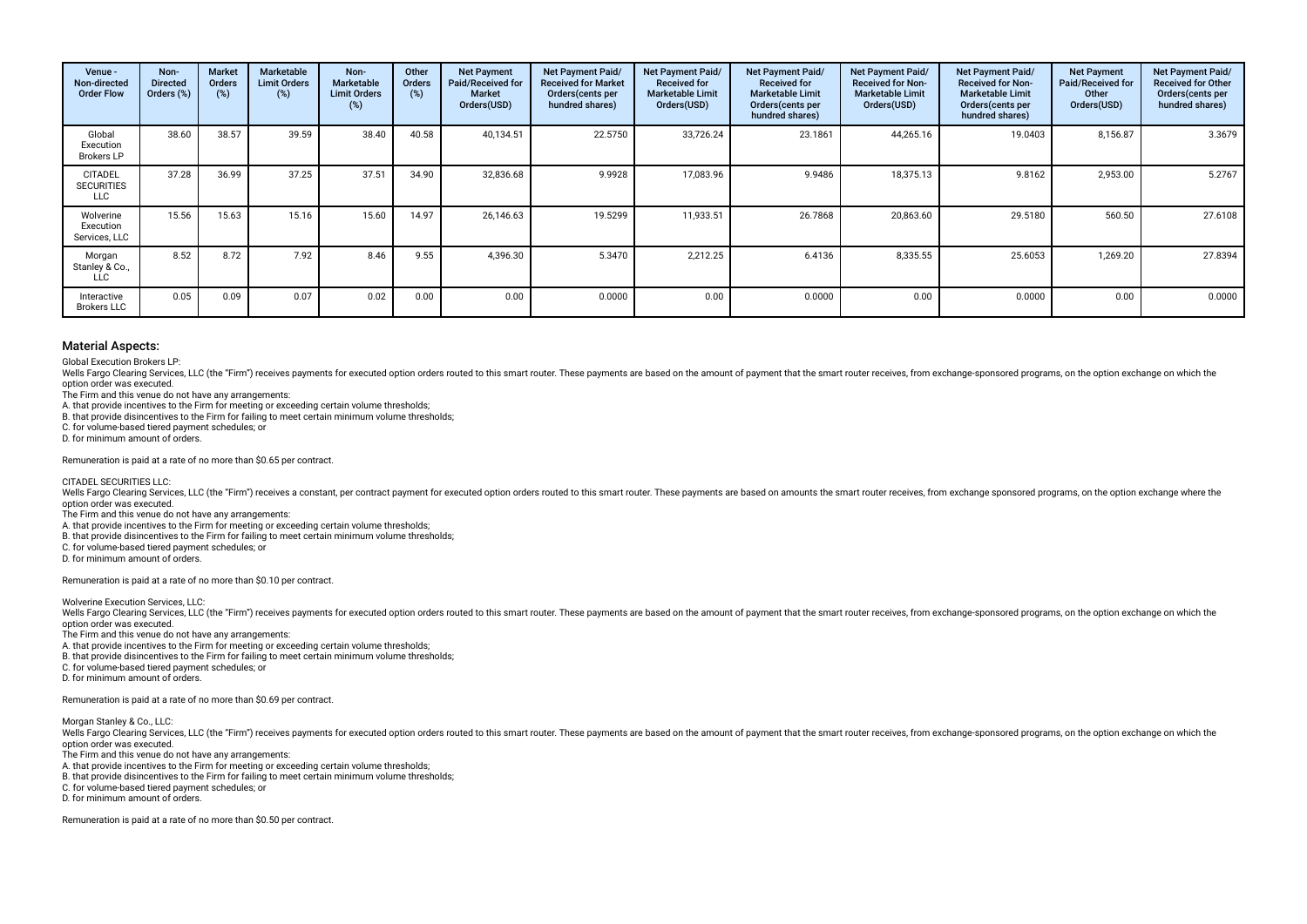# December 2021

# S&P 500 Stocks

### Summary

| <b>Non-Directed Orders</b><br>as % of All Orders | Market Orders as % of<br><b>Non-Directed Orders</b> | <b>Marketable Limit</b><br>Orders as % of Non-<br><b>Directed Orders</b> | Non-Marketable Limit<br>Orders as % of Non-<br><b>Directed Orders</b> | Other Orders as % of<br><b>Non-Directed Orders</b> |
|--------------------------------------------------|-----------------------------------------------------|--------------------------------------------------------------------------|-----------------------------------------------------------------------|----------------------------------------------------|
| 99.98                                            | 61.89                                               | 1.14                                                                     | 29.20                                                                 | 7 77                                               |

#### Venues

| Venue -<br>Non-directed<br><b>Order Flow</b> | Non-<br><b>Directed</b><br>Orders (%) | <b>Market</b><br>Orders<br>$(\%)$ | Marketable<br><b>Limit Orders</b><br>$(\%)$ | Non-<br><b>Marketable</b><br><b>Limit Orders</b><br>(%) | Other<br>Orders<br>$(\%)$ | <b>Net Payment</b><br>Paid/Received for<br><b>Market</b><br>Orders(USD) | Net Payment Paid/<br><b>Received for Market</b><br>Orders(cents per<br>hundred shares) | <b>Net Payment Paid/</b><br><b>Received for</b><br><b>Marketable Limit</b><br>Orders(USD) | Net Payment Paid/<br><b>Received for</b><br><b>Marketable Limit</b><br>Orders(cents per<br>hundred shares) | Net Payment Paid/<br><b>Received for Non-</b><br><b>Marketable Limit</b><br>Orders(USD) | Net Payment Paid/<br><b>Received for Non-</b><br><b>Marketable Limit</b><br>Orders (cents per<br>hundred shares) | <b>Net Payment</b><br>Paid/Received for<br>Other<br>Orders(USD) | Net Payment Paid/<br><b>Received for Other</b><br>Orders (cents per<br>hundred shares) |
|----------------------------------------------|---------------------------------------|-----------------------------------|---------------------------------------------|---------------------------------------------------------|---------------------------|-------------------------------------------------------------------------|----------------------------------------------------------------------------------------|-------------------------------------------------------------------------------------------|------------------------------------------------------------------------------------------------------------|-----------------------------------------------------------------------------------------|------------------------------------------------------------------------------------------------------------------|-----------------------------------------------------------------|----------------------------------------------------------------------------------------|
| <b>CITADEL</b><br><b>SECURITIES</b><br>LLC   | 28.17                                 | 25.76                             | 34.87                                       | 29.11                                                   | 42.82                     | 0.00                                                                    | 0.0000                                                                                 | 0.00                                                                                      | 0.0000                                                                                                     | 9,345.70                                                                                | 14.2149                                                                                                          | 861.11                                                          | 5.0412                                                                                 |
| Jane Street<br>Capital                       | 18.31                                 | 29.01                             | 4.25                                        | 0.93                                                    | 0.43                      | 0.00                                                                    | 0.0000                                                                                 | 0.00                                                                                      | 0.0000                                                                                                     | 0.00                                                                                    | 0.0000                                                                                                           | 0.00                                                            | 0.0000                                                                                 |
| Wells Fargo<br>Securities                    | 14.81                                 | 23.93                             | 0.09                                        | 0.01                                                    | 0.00                      | 0.00                                                                    | 0.0000                                                                                 | 0.00                                                                                      | 0.0000                                                                                                     | 0.00                                                                                    | 0.0000                                                                                                           | 0.00                                                            | 0.0000                                                                                 |
| G1X<br>Execution<br>Services, LLC            | 12.08                                 | 13.10                             | 11.45                                       | 12.23                                                   | 3.45                      | 0.00                                                                    | 0.0000                                                                                 | 0.00                                                                                      | 0.0000                                                                                                     | 5,038.32                                                                                | 17.2675                                                                                                          | 0.20                                                            | 0.0063                                                                                 |
| Two Sigma<br>Securities,<br>LLC              | 9.91                                  | 3.74                              | 15.23                                       | 21.90                                                   | 13.18                     | 0.00                                                                    | 0.0000                                                                                 | 0.14                                                                                      | 0.0009                                                                                                     | 7,076.85                                                                                | 16.1741                                                                                                          | 0.00                                                            | 0.0000                                                                                 |
| Virtu<br>Americas, LLC                       | 8.47                                  | 1.42                              | 16.17                                       | 22.14                                                   | 12.07                     | 0.00                                                                    | 0.0000                                                                                 | 0.00                                                                                      | 0.0000                                                                                                     | 9,362.33                                                                                | 19.8588                                                                                                          | 0.32                                                            | 0.0179                                                                                 |
| <b>UBS</b><br>Securities,<br>LLC             | 8.26                                  | 3.05                              | 17.94                                       | 13.68                                                   | 28.04                     | 0.00                                                                    | 0.0000                                                                                 | 0.00                                                                                      | 0.0000                                                                                                     | 3,062.62                                                                                | 6.8466                                                                                                           | 712.36                                                          | 16.4860                                                                                |
| XTND                                         | 0.00                                  | 0.00                              | 0.00                                        | 0.00                                                    | 0.00                      | 0.00                                                                    | 0.0000                                                                                 | 0.00                                                                                      | 0.0000                                                                                                     | 0.00                                                                                    | 0.0000                                                                                                           | 0.00                                                            | 0.0000                                                                                 |

# Material Aspects:

CITADEL SECURITIES LLC:<br>Wells Fargo Clearing Services, LLC (the "Firm") does not accept rebates, credits or payments on market or marketable orders from this broker-dealer.

This venue provides payments to the Firm for executed non-marketable limit orders. These payments for non-marketable orders do not negatively impact the execution price on customer orders. The Firm does not receive rebates where the Firm serves as discretionary investment advisor.

The Firm and this venue do not have any arrangements:

A. that provide incentives to the Firm for meeting or exceeding certain volume thresholds; B. that provide disincentives to the Firm for failing to meet certain minimum volume thresholds;

C. for volume-based tiered payment schedules; or

D. for minimum amount of orders.

Remuneration is \$0.0020 per share for non-marketable limit orders priced above \$1.

Wells Fargo Securities: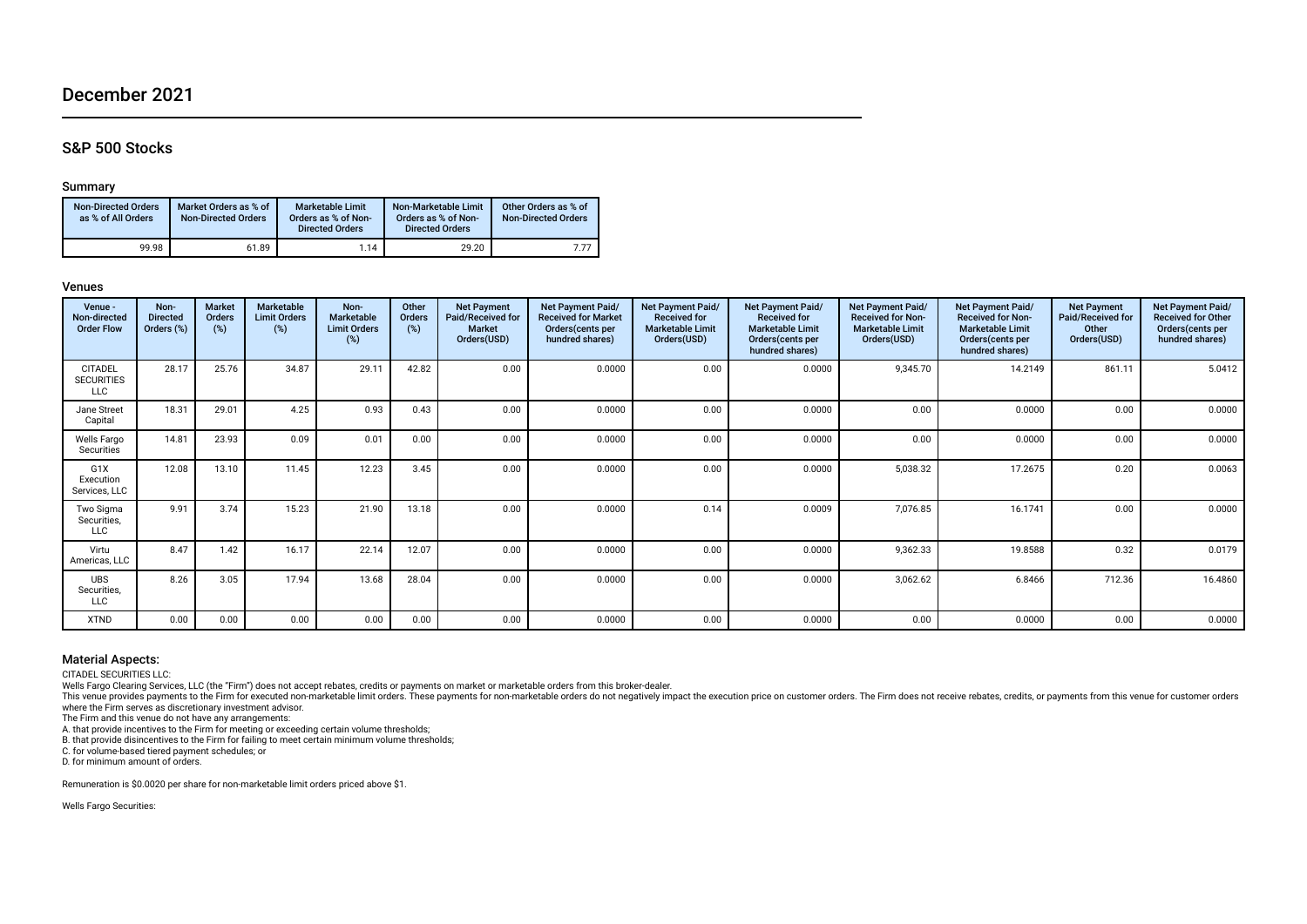Wells Fargo Clearing Services, LLC (the "Firm") and Wells Fargo Securities, LLC (WFS) are registered broker/dealers and are both indirect, wholly-owned subsidiaries of Wells Fargo & Company. The Firm sends orders to WFS in either principal or agent. WFS may receive compensation in the form of rebates from certain market venues for orders routed by the Firm to WFS. WFS may have a profit or loss when executing orders as principal. The Firm doe **WFS** 

The Firm and WFS do not have any arrangements:

A. that provide incentives to the Firm for meeting or exceeding certain volume thresholds;

B. that provide disincentives to the Firm for failing to meet certain minimum volume thresholds;

C. for volume-based tiered payment schedules; or

D. for minimum amount of orders.

G1X Execution Services, LLC:

Wells Fargo Clearing Services, LLC (the "Firm") does not accept rebates, credits or payments on market or marketable orders from this broker-dealer.

This venue provides payments to the Firm for executed non-marketable limit orders. These payments for non-marketable orders do not negatively impact the execution price on customer orders. The Firm does not receive rebates where the Firm serves as discretionary investment advisor.

The Firm and this venue do not have any arrangements:

A. that provide incentives to the Firm for meeting or exceeding certain volume thresholds;

B. that provide disincentives to the Firm for failing to meet certain minimum volume thresholds;

C. for volume-based tiered payment schedules; or

D. for minimum amount of orders.

Remuneration is \$0.0020 per share for non-marketable limit orders priced above \$1

Two Sigma Securities, LLC:

Two Sigma Securities, LLC:

Wells Fargo Clearing Services, LLC (the "Firm") does not accept rebates, credits or payments on market or marketable orders from this broker-dealer. This venue provides payments to the Firm for executed non-marketable limit orders. These payments for non-marketable orders do not negatively impact the execution price on customer orders. The Firm does not receive rebates where the Firm serves as discretionary investment advisor.

The Firm and this venue do not have any arrangements:

A. that provide incentives to the Firm for meeting or exceeding certain volume thresholds;

B. that provide disincentives to the Firm for failing to meet certain minimum volume thresholds;

C. for volume-based tiered payment schedules; or

D. for minimum amount of orders.

Remuneration is \$0.0020 per share for non-marketable limit orders priced above \$1.

Virtu Americas, LLC:

Wells Fargo Clearing Services, LLC (the "Firm") does not accept rebates, credits or payments on market or marketable orders from this broker-dealer.

This venue provides payments to the Firm for executed non-marketable limit orders. These payments for non-marketable orders do not peratively impact the execution price on customer orders. The Firm does not receive rebates where the Firm serves as discretionary investment advisor.

The Firm and this venue do not have any arrangements:

A. that provide incentives to the Firm for meeting or exceeding certain volume thresholds;

B. that provide disincentives to the Firm for failing to meet certain minimum volume thresholds;

C. for volume-based tiered payment schedules; or

D. for minimum amount of orders.

Remuneration is \$0.0020 per share for non-marketable limit orders priced above \$1.

UBS Securities, LLC:

Wells Fargo Clearing Services, LLC (the "Firm") does not accept rebates, credits or payments on market or marketable orders from this broker-dealer.

This venue provides payments to the Firm for executed non-marketable limit orders. These payments for non-marketable orders do not negatively impact the execution price on customer orders. The Firm does not receive rebates where the Firm serves as discretionary investment advisor.

The Firm and this venue do not have any arrangements:

A. that provide incentives to the Firm for meeting or exceeding certain volume thresholds;

B. that provide disincentives to the Firm for failing to meet certain minimum volume thresholds;

C. for volume-based tiered payment schedules; or

D. for minimum amount of orders.

Remuneration is \$0.0020 per share for non-marketable limit orders priced above \$1.

\_ \_ \_ \_ \_ \_ \_ \_ \_ \_ \_ \_ \_ \_ \_ \_ \_

# December 2021

Non-S&P 500 Stocks

Summary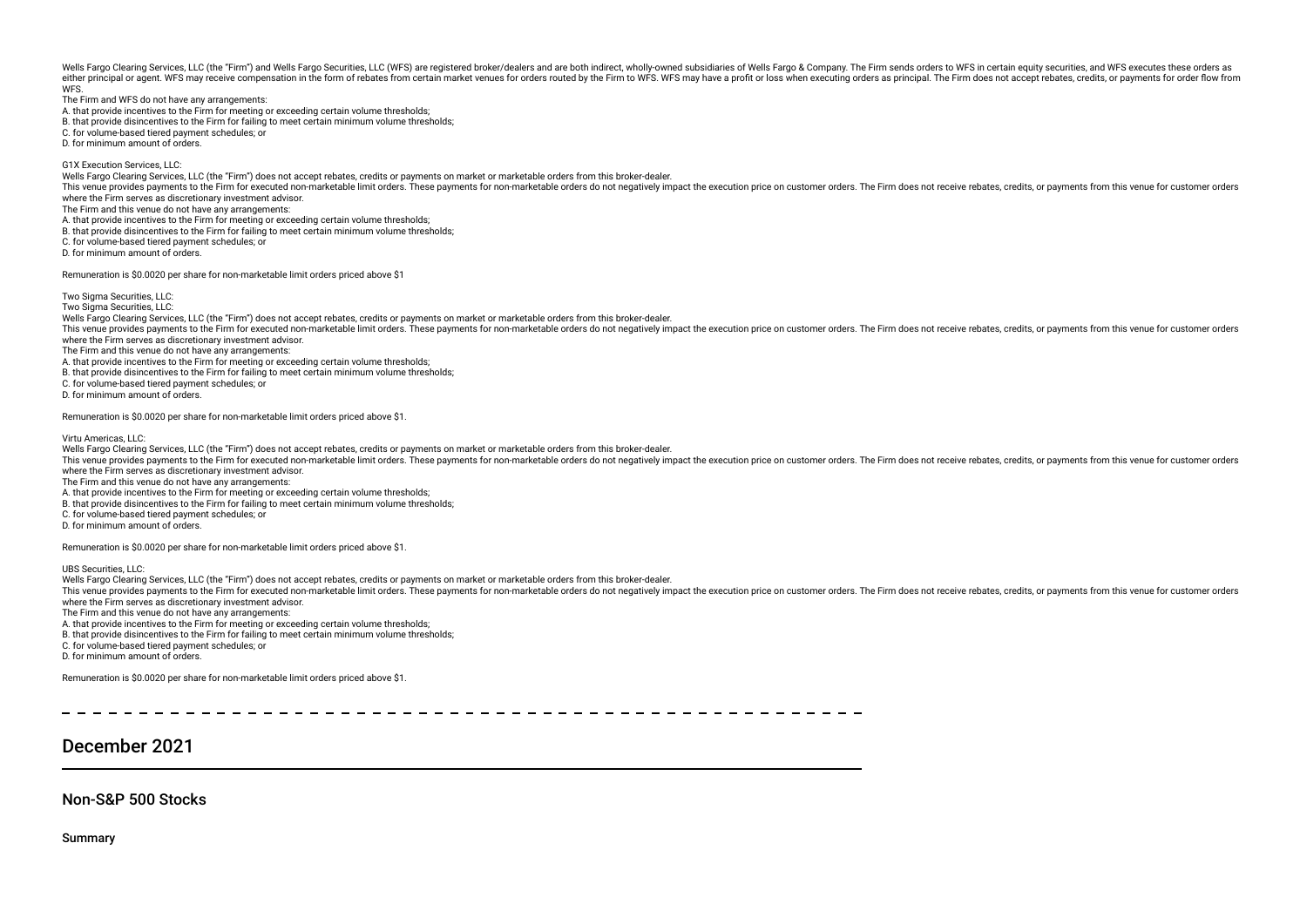| <b>Non-Directed Orders</b><br>as % of All Orders | Market Orders as % of<br><b>Non-Directed Orders</b> | <b>Marketable Limit</b><br>Orders as % of Non-<br><b>Directed Orders</b> | Non-Marketable Limit<br>Orders as % of Non-<br><b>Directed Orders</b> | Other Orders as % of<br><b>Non-Directed Orders</b> |
|--------------------------------------------------|-----------------------------------------------------|--------------------------------------------------------------------------|-----------------------------------------------------------------------|----------------------------------------------------|
| 100.00                                           | 51.06                                               | 3.08                                                                     | 40.73                                                                 | 5.14                                               |

#### Venues

| Venue -<br>Non-directed<br><b>Order Flow</b>      | Non-<br><b>Directed</b><br>Orders (%) | <b>Market</b><br><b>Orders</b><br>(%) | <b>Marketable</b><br><b>Limit Orders</b><br>(%) | Non-<br><b>Marketable</b><br><b>Limit Orders</b><br>(%) | Other<br><b>Orders</b><br>(%) | <b>Net Payment</b><br>Paid/Received for<br><b>Market</b><br>Orders(USD) | <b>Net Payment Paid/</b><br><b>Received for Market</b><br>Orders(cents per<br>hundred shares) | <b>Net Payment Paid/</b><br><b>Received for</b><br><b>Marketable Limit</b><br>Orders(USD) | <b>Net Payment Paid/</b><br><b>Received for</b><br><b>Marketable Limit</b><br>Orders(cents per<br>hundred shares) | <b>Net Payment Paid/</b><br><b>Received for Non-</b><br><b>Marketable Limit</b><br>Orders(USD) | <b>Net Payment Paid/</b><br><b>Received for Non-</b><br><b>Marketable Limit</b><br>Orders(cents per<br>hundred shares) | <b>Net Payment</b><br>Paid/Received for<br>Other<br>Orders(USD) | Net Payment Paid/<br><b>Received for Other</b><br>Orders(cents per<br>hundred shares) |
|---------------------------------------------------|---------------------------------------|---------------------------------------|-------------------------------------------------|---------------------------------------------------------|-------------------------------|-------------------------------------------------------------------------|-----------------------------------------------------------------------------------------------|-------------------------------------------------------------------------------------------|-------------------------------------------------------------------------------------------------------------------|------------------------------------------------------------------------------------------------|------------------------------------------------------------------------------------------------------------------------|-----------------------------------------------------------------|---------------------------------------------------------------------------------------|
| <b>CITADEL</b><br><b>SECURITIES</b><br><b>LLC</b> | 25.34                                 | 21.38                                 | 31.64                                           | 27.78                                                   | 41.47                         | 0.00                                                                    | 0.0000                                                                                        | 0.00                                                                                      | 0.0000                                                                                                            | 34,190.47                                                                                      | 12.0585                                                                                                                | 5,539.17                                                        | 6.1731                                                                                |
| <b>Wells Fargo</b><br>Securities                  | 17.89                                 | 35.02                                 | 0.05                                            | 0.01                                                    | 0.00                          | 0.00                                                                    | 0.0000                                                                                        | 0.00                                                                                      | 0.0000                                                                                                            | 0.00                                                                                           | 0.0000                                                                                                                 | 0.00                                                            | 0.0000                                                                                |
| Jane Street<br>Capital                            | 12.60                                 | 23.72                                 | 3.52                                            | 0.90                                                    | 0.26                          | 0.00                                                                    | 0.0000                                                                                        | 0.00                                                                                      | 0.0000                                                                                                            | 0.00                                                                                           | 0.0000                                                                                                                 | 0.00                                                            | 0.0000                                                                                |
| Virtu<br>Americas, LLC                            | 12.54                                 | 2.40                                  | 19.91                                           | 24.40                                                   | 14.92                         | 0.00                                                                    | 0.0000                                                                                        | 0.00                                                                                      | 0.0000                                                                                                            | 34.257.66                                                                                      | 16.2322                                                                                                                | 11.53                                                           | 0.0483                                                                                |
| Two Sigma<br>Securities, LLC                      | 11.35                                 | 3.21                                  | 13.26                                           | 21.10                                                   | 13.85                         | 0.00                                                                    | 0.0000                                                                                        | 3.65                                                                                      | 0.0028                                                                                                            | 25,790.36                                                                                      | 15.0431                                                                                                                | 0.00                                                            | 0.0000                                                                                |
| <b>G1X Execution</b><br>Services, LLC             | 10.21                                 | 9.40                                  | 9.83                                            | 12.00                                                   | 4.20                          | 0.00                                                                    | 0.0000                                                                                        | 0.00                                                                                      | 0.0000                                                                                                            | 18,743.38                                                                                      | 16.1749                                                                                                                | 28.37                                                           | 0.1699                                                                                |
| <b>UBS</b><br>Securities, LLC                     | 10.07                                 | 4.87                                  | 21.69                                           | 13.80                                                   | 25.31                         | 0.00                                                                    | 0.0000                                                                                        | 0.00                                                                                      | 0.0000                                                                                                            | 12,578.69                                                                                      | 3.9133                                                                                                                 | 2,355.56                                                        | 6.8829                                                                                |
| <b>Flow Traders</b>                               | 0.00                                  | 0.00                                  | 0.04                                            | 0.00                                                    | 0.00                          | 0.00                                                                    | 0.0000                                                                                        | 0.00                                                                                      | 0.0000                                                                                                            | 0.00                                                                                           | 0.0000                                                                                                                 | 0.00                                                            | 0.0000                                                                                |
| Jane Street<br>Execution<br>Services              | 0.00                                  | 0.00                                  | 0.02                                            | 0.00                                                    | 0.00                          | 0.00                                                                    | 0.0000                                                                                        | 0.00                                                                                      | 0.0000                                                                                                            | 0.00                                                                                           | 0.0000                                                                                                                 | 0.00                                                            | 0.0000                                                                                |
| <b>GTS</b><br><b>SECURITIES</b><br><b>LLC</b>     | 0.00                                  | 0.00                                  | 0.02                                            | 0.00                                                    | 0.00                          | 0.00                                                                    | 0.0000                                                                                        | 0.00                                                                                      | 0.0000                                                                                                            | 0.00                                                                                           | 0.0000                                                                                                                 | 0.00                                                            | 0.0000                                                                                |

# Material Aspects:

CITADEL SECURITIES LLC:

Wells Fargo Clearing Services, LLC (the "Firm") does not accept rebates, credits or payments on market or marketable orders from this broker-dealer.

This venue provides payments to the Firm for executed non-marketable limit orders. These payments for non-marketable orders do not negatively impact the execution price on customer orders. The Firm does not receive rebates where the Firm serves as discretionary investment advisor.

The Firm and this venue do not have any arrangements:

A. that provide incentives to the Firm for meeting or exceeding certain volume thresholds;

B. that provide disincentives to the Firm for failing to meet certain minimum volume thresholds;

C. for volume-based tiered payment schedules; or

D. for minimum amount of orders.

Remuneration is \$0.0020 per share for non-marketable limit orders priced above \$1.

Wells Fargo Securities:

Wells Fargo Clearing Services, LLC (the "Firm") and Wells Fargo Securities, LLC (WFS) are registered broker/dealers and are both indirect, wholly-owned subsidiaries of Wells Fargo & Company. The Firm sends orders to WFS in either principal or agent. WFS may receive compensation in the form of rebates from certain market venues for orders routed by the Firm to WFS. WFS may have a profit or loss when executing orders as principal. The Firm doe WFS.

The Firm and WFS do not have any arrangements:

A. that provide incentives to the Firm for meeting or exceeding certain volume thresholds;

B. that provide disincentives to the Firm for failing to execteding of the Firm for failing to meet certain minimum volume thresholds;

C. for volume-based tiered payment schedules; or

D. for minimum amount of orders.

Virtu Americas, LLC: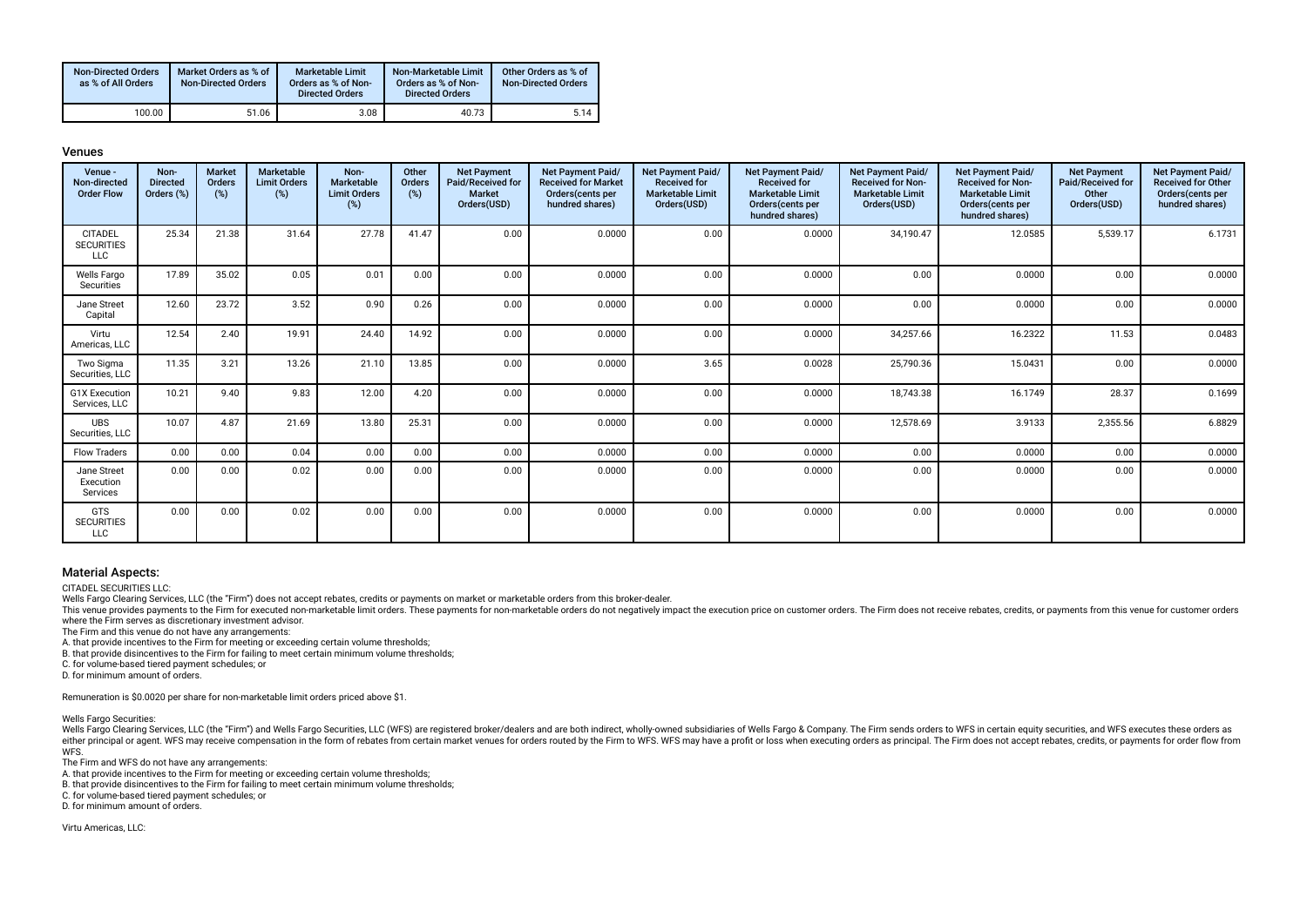This venue provides payments to the Firm for executed non-marketable limit orders. These payments for non-marketable orders do not negatively impact the execution price on customer orders. The Firm does not receive rebates where the Firm serves as discretionary investment advisor.

The Firm and this venue do not have any arrangements:

A. that provide incentives to the Firm for meeting or exceeding certain volume thresholds;

B. that provide disincentives to the Firm for failing to meet certain minimum volume thresholds;

C. for volume-based tiered payment schedules; or

D. for minimum amount of orders.

Remuneration is \$0.0020 per share for non-marketable limit orders priced above \$1.

Two Sigma Securities, LLC:

Wells Fargo Clearing Services, LLC (the "Firm") does not accept rebates, credits or payments on market or marketable orders from this broker-dealer.

This venue provides payments to the Firm for executed non-marketable limit orders. These payments for non-marketable orders do not negatively impact the execution price on customer orders. The Firm does not receive rebates where the Firm serves as discretionary investment advisor.

The Firm and this venue do not have any arrangements:

A. that provide incentives to the Firm for meeting or exceeding certain volume thresholds;

B. that provide disincentives to the Firm for failing to meet certain minimum volume thresholds;

C. for volume-based tiered payment schedules; or

D. for minimum amount of orders.

Remuneration is \$0.0020 per share for non-marketable limit orders priced above \$1.

G1X Execution Services, LLC:

Wells Fargo Clearing Services, LLC (the "Firm") does not accept rebates, credits or payments on market or marketable orders from this broker-dealer.

This venue provides payments to the Firm for executed non-marketable limit orders. These payments for non-marketable orders do not negatively impact the execution price on customer orders. The Firm does not receive rebates where the Firm serves as discretionary investment advisor.

The Firm and this venue do not have any arrangements:

- A. that provide incentives to the Firm for meeting or exceeding certain volume thresholds;
- B. that provide disincentives to the Firm for failing to meet certain minimum volume thresholds;
- C. for volume-based tiered payment schedules; or

D. for minimum amount of orders.

Remuneration is \$0.0020 per share for non-marketable limit orders priced above \$1.

UBS Securities, LLC:

Wells Fargo Clearing Services, LLC (the "Firm") does not accept rebates, credits or payments on market or marketable orders from this broker-dealer.

This yenue provides payments to the Firm for executed non-marketable limit orders. These payments for non-marketable orders do not negatively impact the execution price on customer orders. The Firm does not receive rebates where the Firm serves as discretionary investment advisor.

The Firm and this venue do not have any arrangements:

A. that provide incentives to the Firm for meeting or exceeding certain volume thresholds;

B. that provide disincentives to the Firm for failing to meet certain minimum volume thresholds;

C. for volume-based tiered payment schedules; or

D. for minimum amount of orders.

Remuneration is \$0.0020 per share for non-marketable limit orders priced above \$1.

# December 2021

# **Options**

### Summary

| <b>Non-Directed Orders</b><br>as % of All Orders | Market Orders as % of<br><b>Non-Directed Orders</b> | Marketable Limit<br>Orders as % of Non-<br><b>Directed Orders</b> | Non-Marketable Limit<br>Orders as % of Non-<br><b>Directed Orders</b> | Other Orders as % of<br><b>Non-Directed Orders</b> |
|--------------------------------------------------|-----------------------------------------------------|-------------------------------------------------------------------|-----------------------------------------------------------------------|----------------------------------------------------|
| 100.00                                           | 35.22                                               | 9.04                                                              | 54.64                                                                 | 1.10                                               |